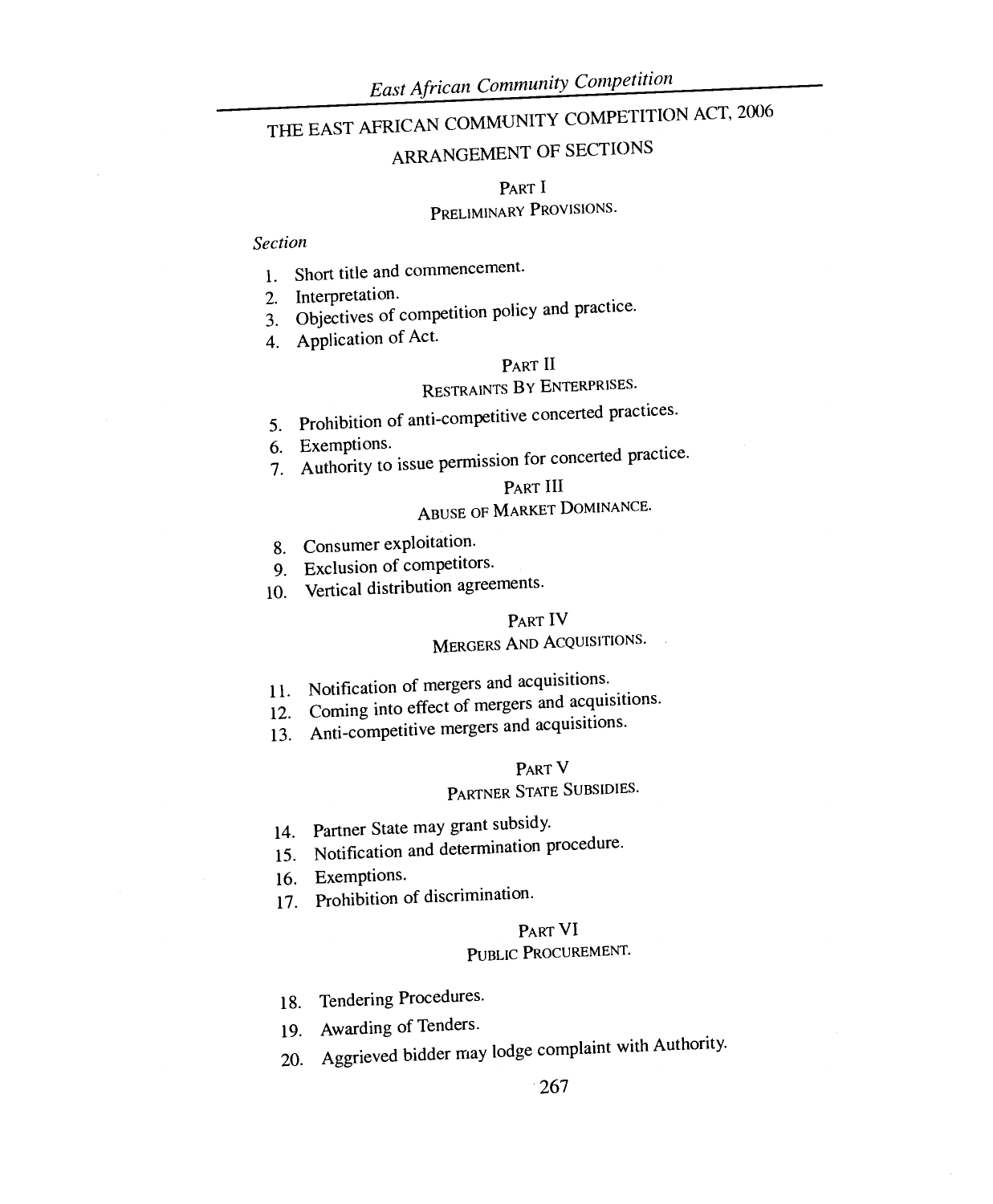# PART VII ENFORCEMENT PROCEDURE.

- 21. Non application of prohibitions.
- 22. Prevention of violation of the Act.
- 23. Authority to obtain information.
- 24. Complaints.
- 25. Confidentiality of documents etc.
- 26. Remedies and sanctions.
- 27. Publication.

#### PART VIII

# CONSUMER WELFARE.

- 28. False representations.
- 29. Unconscionable conduct in consumer transactions.
- 30. Authority to publish dangerous goods etc.
- 31. Product safety standards and unsafe goods.
- 32. Product information standards.
- 33. Compulsory product recall.
- 34. Liability in respect of unsuitable goods.
- 35. Liability for defective goods causing injury or loss.<br>36. Unidentified manufacture
- Unidentified manufacturer.

### PART IX

# THE EAST AFRICAN COMMUNITY COMPETITION AUTHORITY.

- 37. Establishment of the Authority.
- 38. Members of the Authority.
- 39. Vacation of office by member of the Authority.<br>40. Rules of procedure of the Authority.
- Rules of procedure of the Authority.
- 41. Registrar.
- 42. Powers of the Authority.
- 43. Implementation of the Competition Act.<br>44. Jurisdiction of the Court
- Jurisdiction of the Court.
- 45. Funding of the Authority.
- 46. Questions against the Authority.
- 47. Reporting.
- 48. General Penalty.
- 49. Regulations.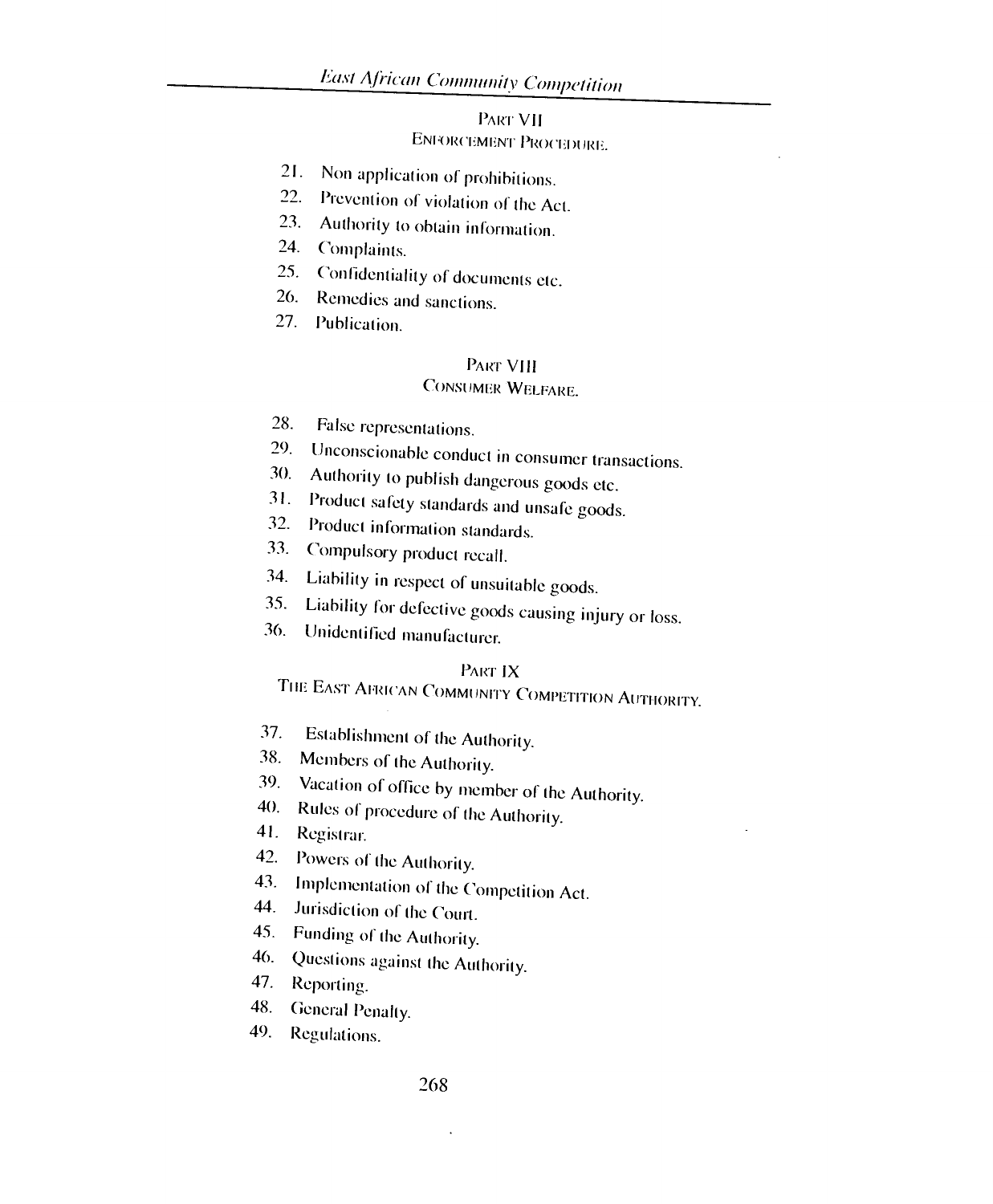

# THE EAST AFRICAN COMMUNITY

No. 2 OF 2006.

# *Date of assent* **13th November, 2006**

# *Date of commencement* **See Section 1(2).**

**An Act of the Community to promote and protect fair competition in the Community, to provide for consumer welfare, to establish the East African Community Competition Authority and for related matters.** 

ENACTED by the East African Community and assented to by the President of the<br>Least the Penublic of Kenya and the United Republic of Tanzania, the President of the Republic of Kenya and the President of the Republic of Uganda.

#### PART **I**

# PRELIMINARY PROVISIONS

1. (1) This Act may be cited as the East African Community Competition Act, 2006.

Short title and commencement.

(2) This Act shall come into force on such date as the Council may, by notice in the Gazette, appoint.

2. In this Act unless the context otherwise requires—

Interpretation.

"acquisition" means any acquisition by an undertaking of direct or indirect control of the whole or part of one or more other undertakings, irrespective of whether the acquisition is effected by merger, consolidation, takeover, purchase of securities or assets; contract or by any other means;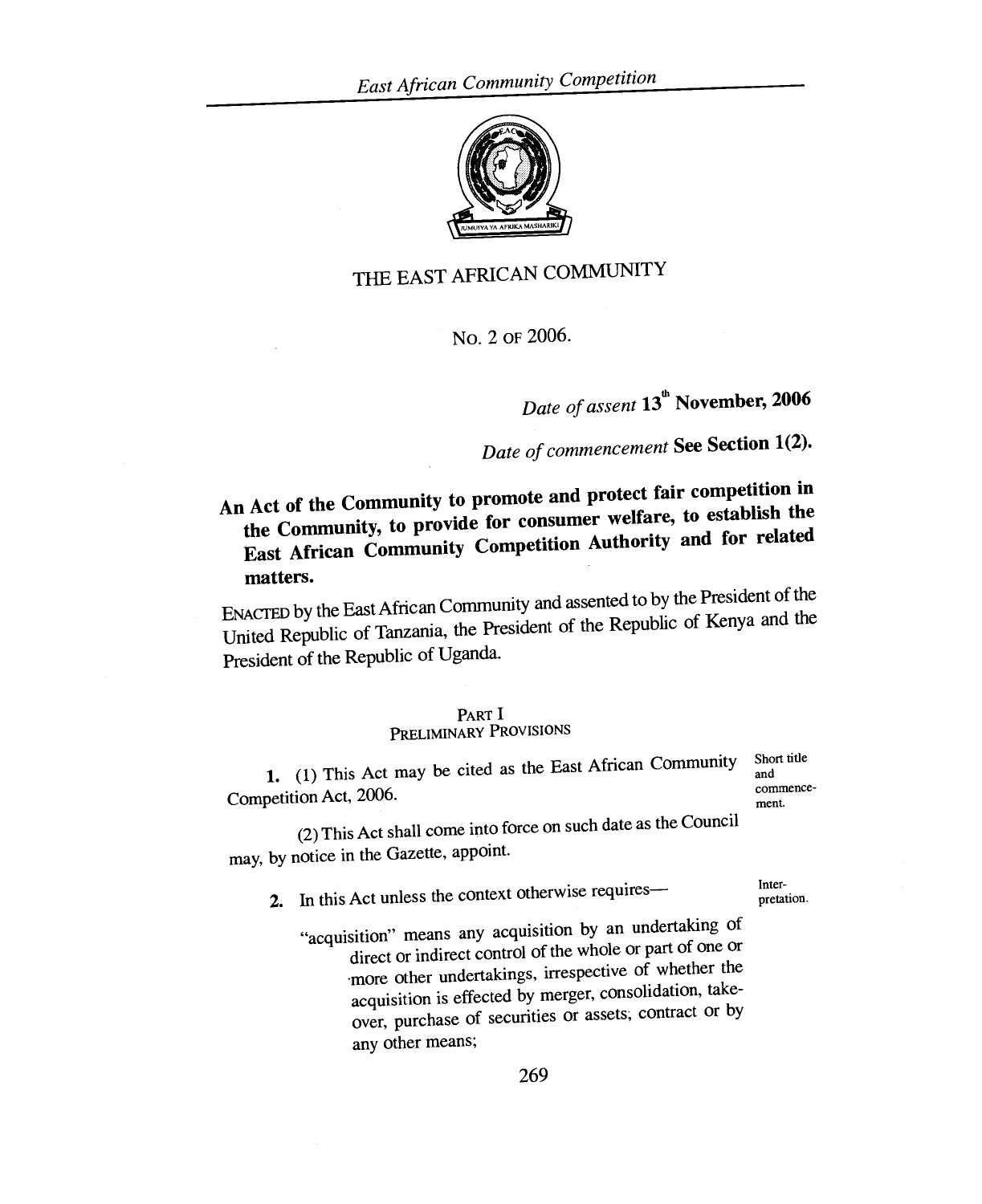- "agreement" means any agreement, arrangement or understanding between two or more persons, whether or not it is in writing or intended to be enforceable by legal proceedings;
- "Authority" means the East African Community Competition Authority established under section 37 of this Act;
- "bid-rigging" means a form of collusive tendering in procurement or project contracts which results, or has potential to result, in anti-competitive effects in the bidding process;
- "chairperson" means the Chairperson of the East African Community Competition Authority provided for under section 38 of this Act;
- "commissioner" means the Commissioner provided for under section 38 of this Act;
- "competitor" means the process whereby two or more persons—
	- (a) supply or attempt to supply the same or substitutable goods or services to persons in the relevant market; or
	- (b) acquire or attempt to acquire the same or substitutable goods or services from persons in the relevant market.

"competition" means actual or potential competitor;

- "concerted practice" means any agreement, arrangement or understanding, formal or informal, written or oral, open or clandestine, between competitors;
- "consumer" means any person who purchases goods or services from an undertaking for consumption and includes any person who uses such goods or services with the approval of the buyer irrespective of whether the purchase or use is for personal or commercial use;
- "council" means the Council of Ministers established by Article 9 of the Treaty;
- "court" means the East African Court of Justice established by Articles 9 of the Treaty;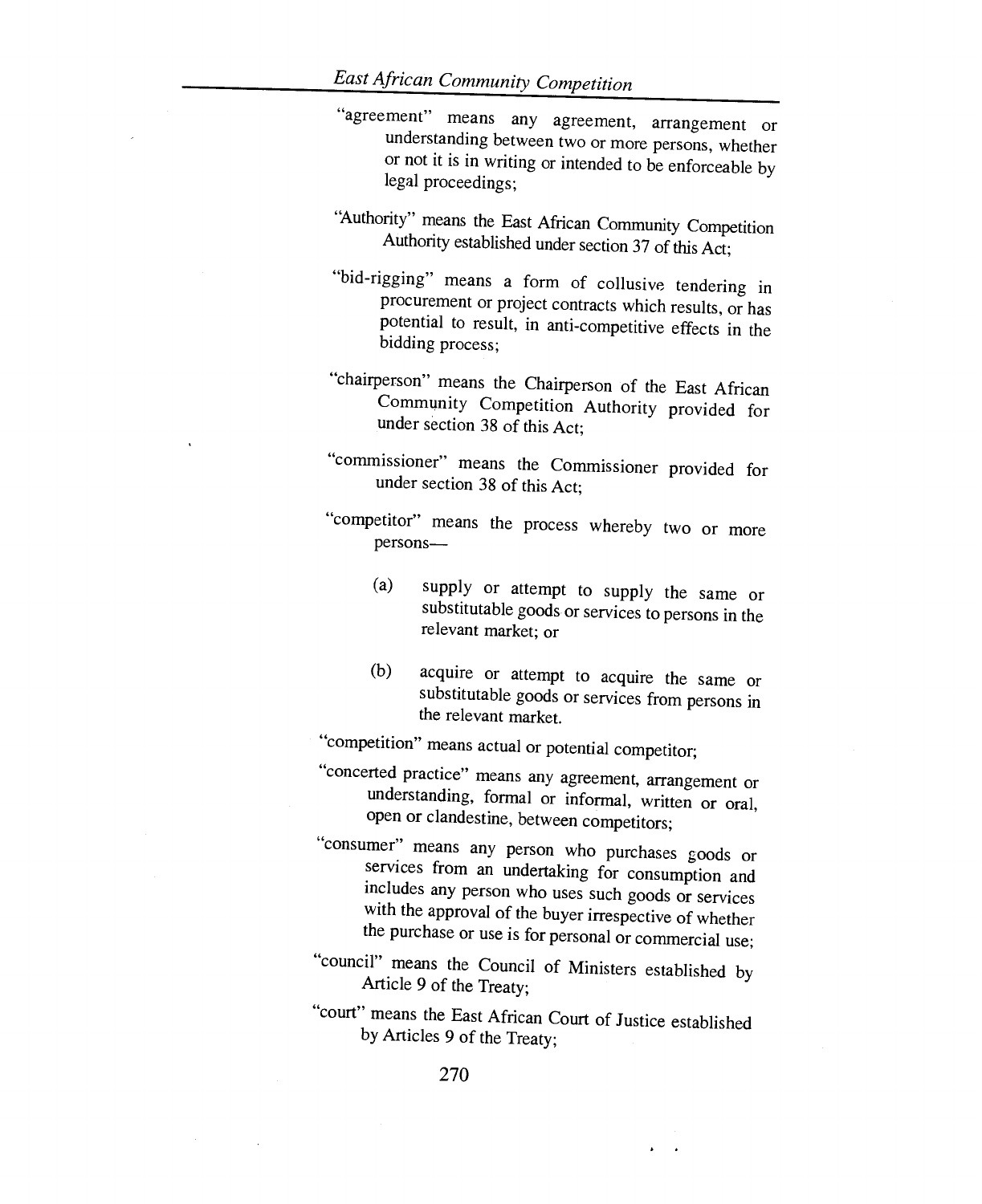- "cross subsidization" means the internal transfer within an undertaking of profits resulting form one line of business to less profitable line of business;
- "dollar" means the United States dollar and includes the equivalent in the currency of the Partner States;
- "dominant position" means a position of economic strength enjoyed by one undertaking individually or by more undertaking collectively which enables them to prevent effective competition being maintained in the relevant market by giving the undertaking or undertaking the power to behave to a material extent independently of its or their competitors, customers and consumers and in particular to foreclose other undertakings from competing in the relevant market;
- *"East African Legislative Assembly"* means the East African Legislative Assembly established by Article 9 of the Treaty;
- "Gazette" means the Official Gazette of the Community;
- "merger" means an amalgamation or joining of two or more firms into an existing firm or to form a new firm;
- "nationality" means the status of belonging to a particular nation by origin, birth or naturalization;
- "predatory pricing" means the setting of prices for goods or services below costs; prices below average variable costs are presumed to be predatory; prices below average total costs, but above average variable costs, are predatory;
- "price squeezing" means a pricing practice of an undertaking which is operating in an upstream market as well as in a downstream market, and charges its consumers in the upstream market prices, which do not allow such consumers to compete in the downstream market;
- "registrar" means the Registrar of the east African Competition Authority provided for under section 41 of this Act;
- "relevant market" means the area of competition between undertakings determined in accordance with section 5(5) of this•Act;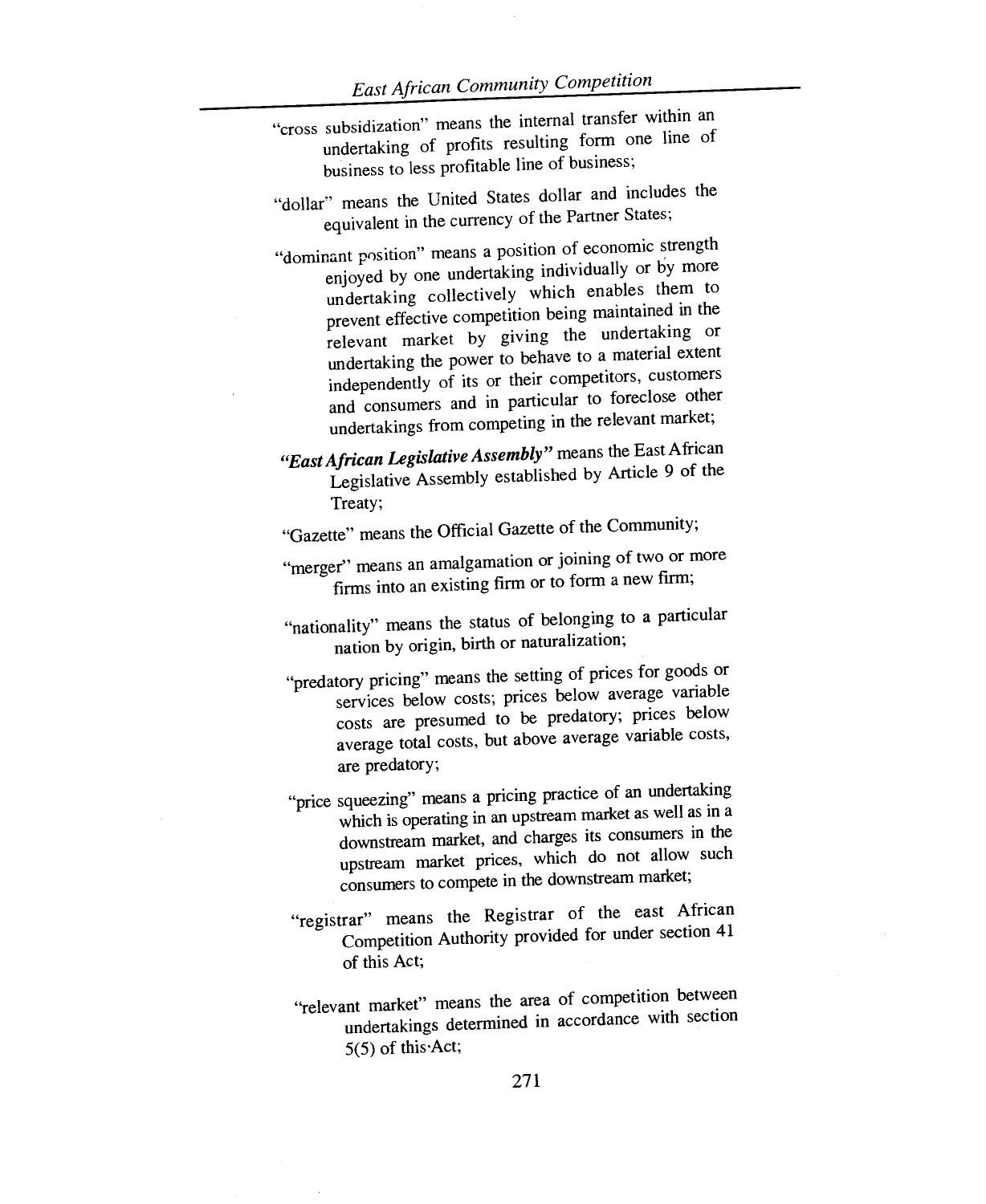"residence" means the place of general abode, principal, actual residing place in fact without regard to intent;

- "subsidy" has the meaning assigned thereto in the Protocol on the Establishment of the East African Community Customs Union;
- "undertaking" means any private or public entity, including natural and legal persons and affiliated groups of companies under joint control, irrespective of their legal form carrying on any business.

3. The objects of the competition policy and practice in the Community shall be to—

> (a) anhance the welfare of the people in the Community  $by-$

- protecting all market participants' freedom to compete by prohibiting anti-competitive practices; (i)
- (ii) protecting the opening of Partner States' markets against the creation of barriers interstate trade and economic transactions by market participants;
- (iii) guaranteeing equal opportunities in the Community to all market participants in the Community, and especially to small and medium-sized enterprises;
- (iv) guaranteeing a level playing field for all market participants in the Community by eliminating any discrimination by Partner States on the basis of nationality or residence;
- (v) providing consumers access to products and services within the Community at competitive prices and better quality;
- (vi) providing incentives to producers within the Community for the improvement of production<br>and products through technical and products through technical and organizational innovation;

**Objectives** of competition policy and practice.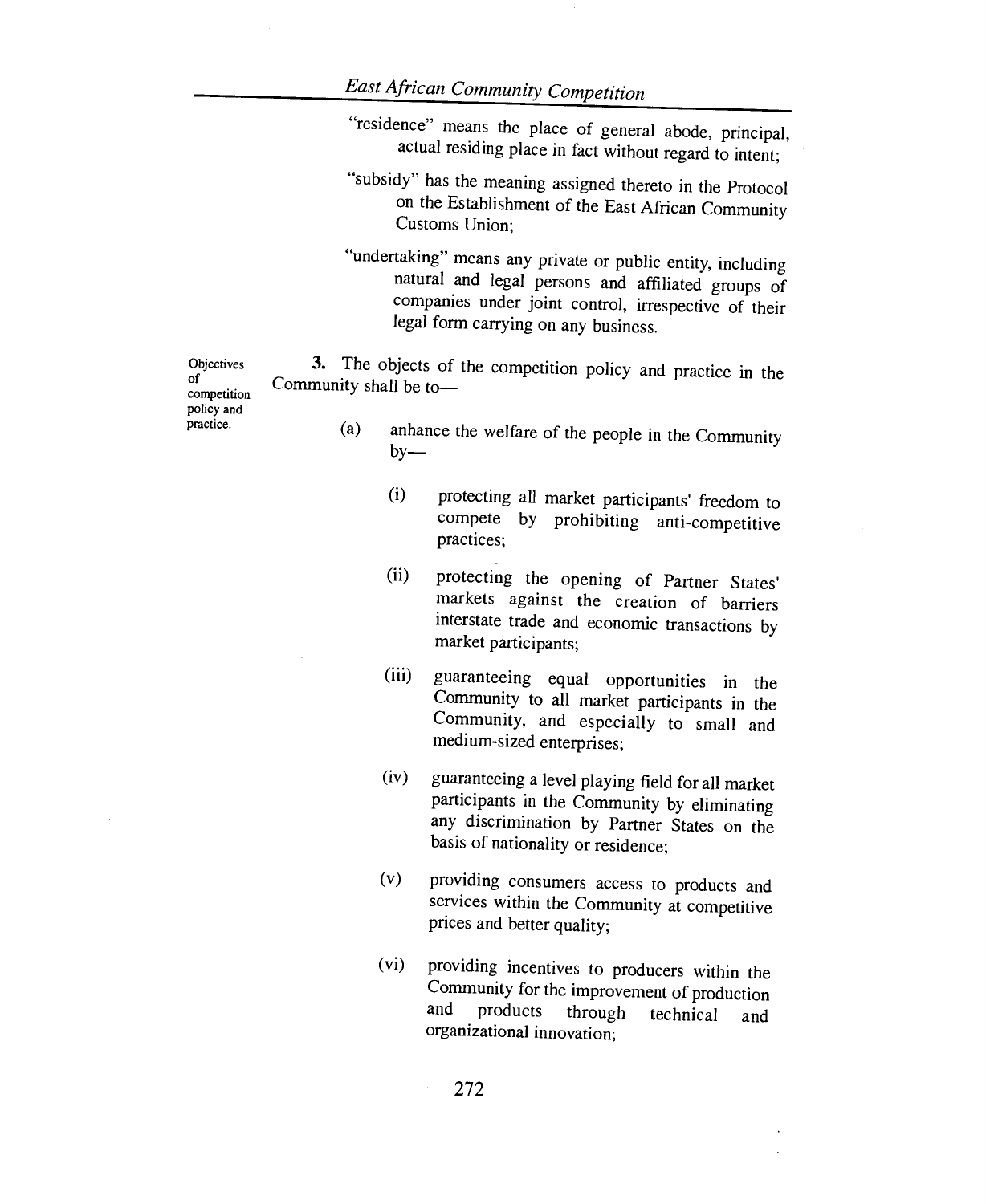- (vii) promoting economic integration and development in the Community;
- (b) enhance the competitiveness of Community enterprises in world markets by exposing them to competition within the Community;
- (c) create an environment which is conducive to investment in the Community;
- (d) bring the Community's competition policy and practice in line with international best practices;
- (e) strengthen the Partner States' role in relevant international organizations.

**4.** (1) This Act shall apply to all economic activities and sectors having cross-border effect.

Application of Act.

(2) This Act shall not apply to—

- (a) any conduct of persons acting in their capacity as consumers;
- (b) collective industrial bargaining;
- (c) sovereign acts of the Partner States:

Provided that this Act shall apply with respect to acts contemplated in Part V and VI of this Act.

(3) This Act shall not apply to restraints on competition imposed by and resulting from a Partner State's regulation of specific sectors or industries to the extent that the anti-competitive conduct is required by such regulation within their own jurisdictions.

#### PART II

### RESTRAINTS BY ENTRERPRISES.

**5.** (1) Subject to section 6, a person shall not engage in Prohibition concerted practice if that practice has, or is intended to have, an anti-<br>competitive of the relevant market<br>concerted competitive effect in the relevant market.

practices.

(2) Without prejudice to the generality of subsection (1) a person shall not engage in the following practices—

- (a) collusion by competitors to fix prices;
- (b) collusive tendering and bid rigging;
- (c) collusive market or customer allocation;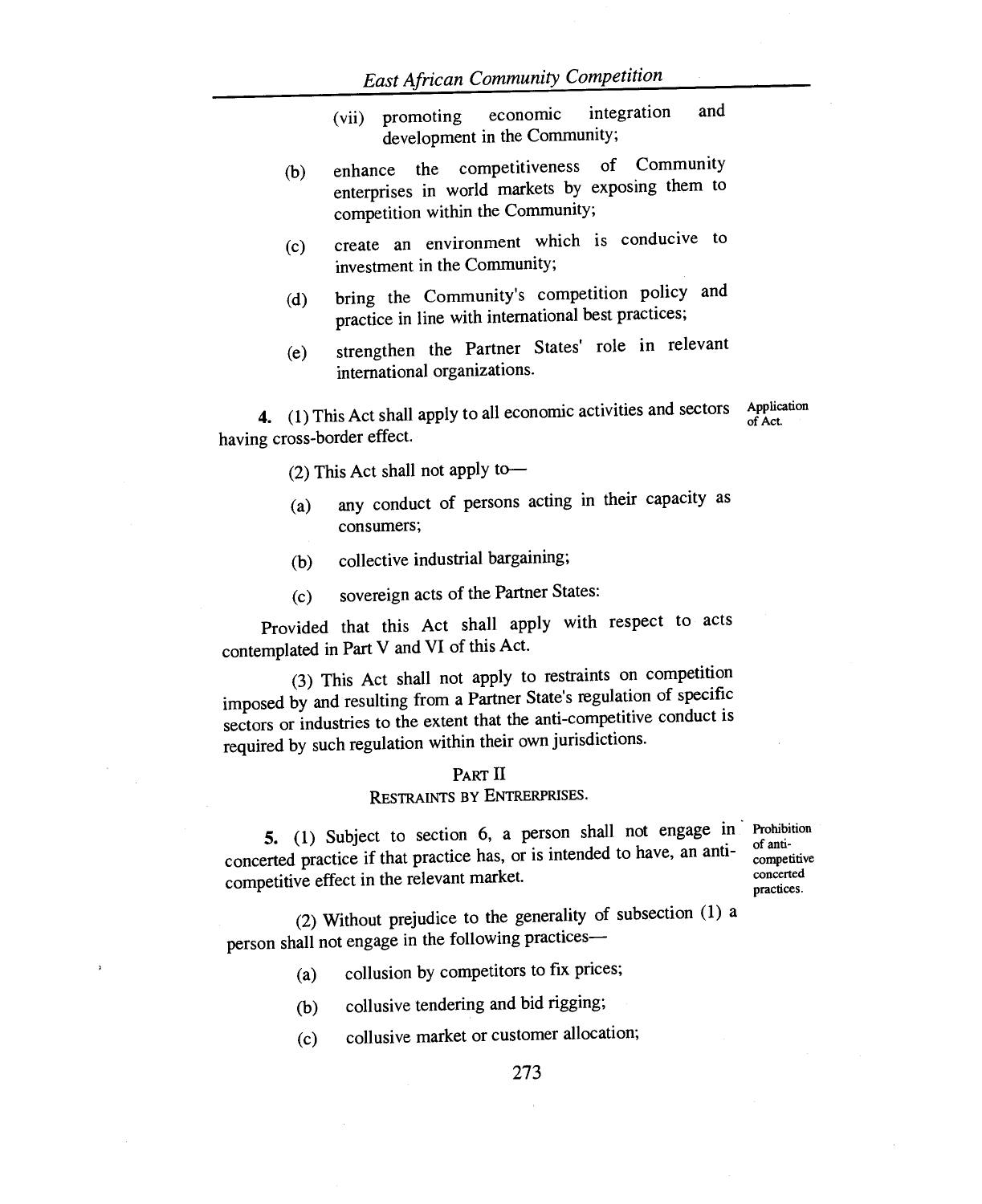- (d) quantitative restraints on investment, input, output or sales;
- (e) barring competitors from access to the market or from access to an association or arrangement which is essential for competition;
- (f) concerted practice restricting movement of goods within the Community.

(3) Any concerted practice by undertakings restricting exports to or imports from foreign countries is prohibited, if it is intended to have anticompetitive effects on the relevant market within the Community or on access of Community undertakings to exports or imports.

(4) A person who contravenes this section commits an offence and shall be liable to a fine of not more than one hundred thousand dollars.

(5) For the purpose of this Act, the area of the relevant market shall be determined by the substitutability of goods or services for consumers in light of their intended use, characteristics and prices as well as by the substitutability of different source of supply located in different regions.

Exemptions. **6.** (1) Section 5(2) (d) and (f) hall not apply to any concerted practice among competitors whose combined market share does not exceed ten per centum of the relevant market.

(2) Subject to subsection (4), section 5 shall not apply to—

- (a) joint research and development;
- (b) specialization of production or distribution;
- (c) standardization of products or services.

(3) The Authority may exempt any other category of concerted practice, provided the concerted practice is limited to objectives which lead to an improvement of production or distribution and whose beneficial effects, in the opinion of the Authority, outweigh its negative effects on competition.

(4) The exemptions under subsections (2) and (3) shall be applicable only, if the combined market share of the parties involved in the concerted practice does not exceed twenty per centum of the relevant market and the agreement relating to the concerted practice does not contain any of the restrictions listed in section 5(2).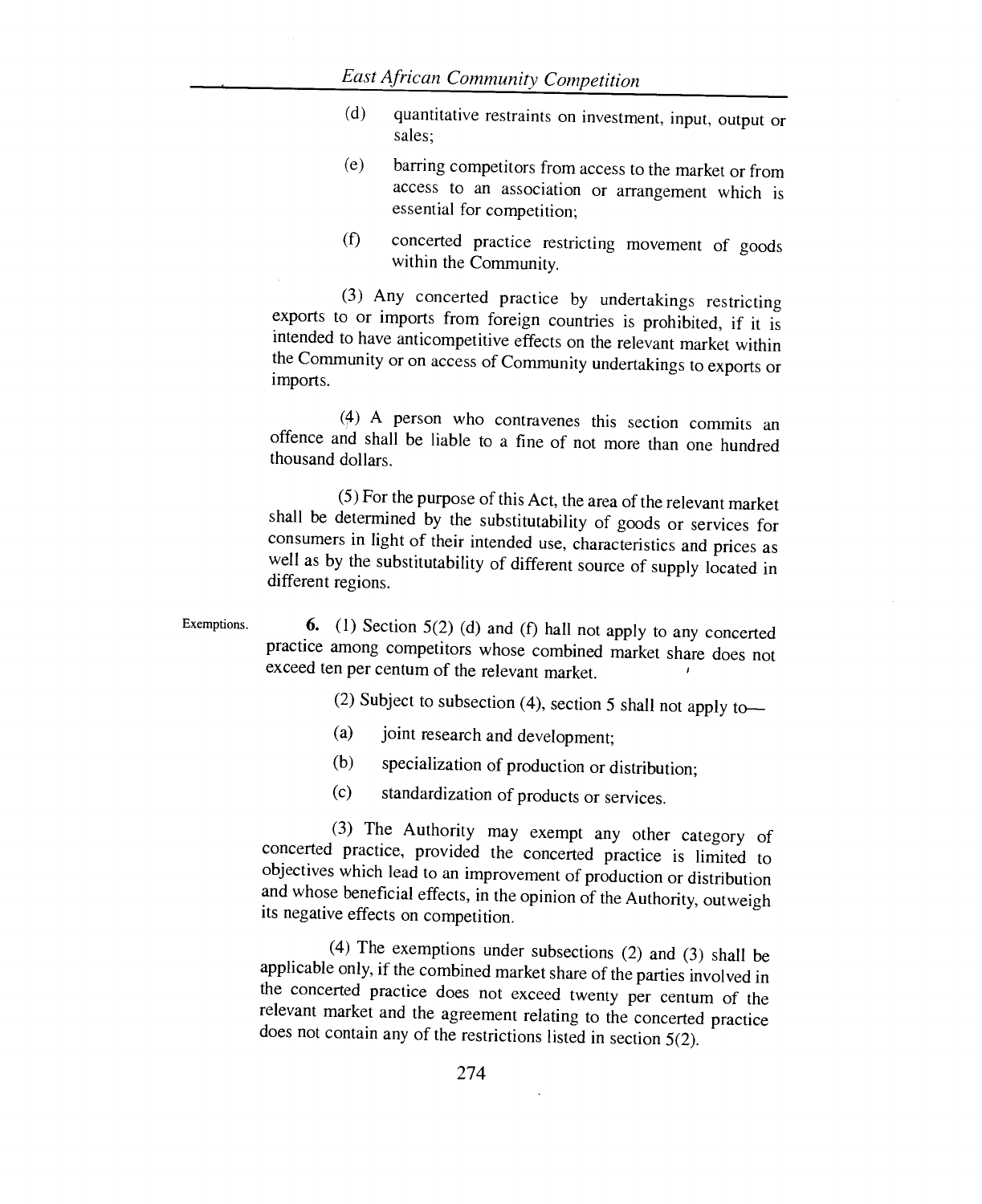7. (1) A person shall not engage in a concerted practice unless the Authority has issued to that person permission in that respect.

(2)A person intending to engage in a concerted practice shall apply to the Authority in accordance with the regulations.

(3) The Authority shall communicate its decision to the applicant within forty five days of the receipt of the application.

(4) A person who contravenes subsection (1) commits an offence and shall be liable to a fine of not more than ten thousands dollars.

(5) If the Authority has not communicated its decision in the period specified under subsection (3), then the permission for the concerted practice shall be deemed to have been granted.

#### PART III

#### ABUSE OF MARKET DOMINANCE.

**8.** (1) An undertaking holding a dominant position in the Consumer relevant market shall not exploitation.

- (a) directly or indirectly impose unfairly high selling or unfairly low purchasing prices or other unfair trading conditions;
- (b) limit production or technical development and innovation to the prejudice of consumers;
- (c) discriminate between consumers or suppliers according to non-commercial criteria such as nationality or residence.

(2) Subsection (1) shall apply to any undertaking on which small or medium sized undertakings are dependent

(3)Any person who contravenes the provisions of this section commits an offence.

**9.** (1) An undertaking holding a dominant position in the relevant market shall not engage in any practice that excludes, or is intended to exclude, its competitors from the market by means of—

Exclusion of competitors.

- (a) predatory pricing;
- (b) price squeezing;
- (c) cross subsidization.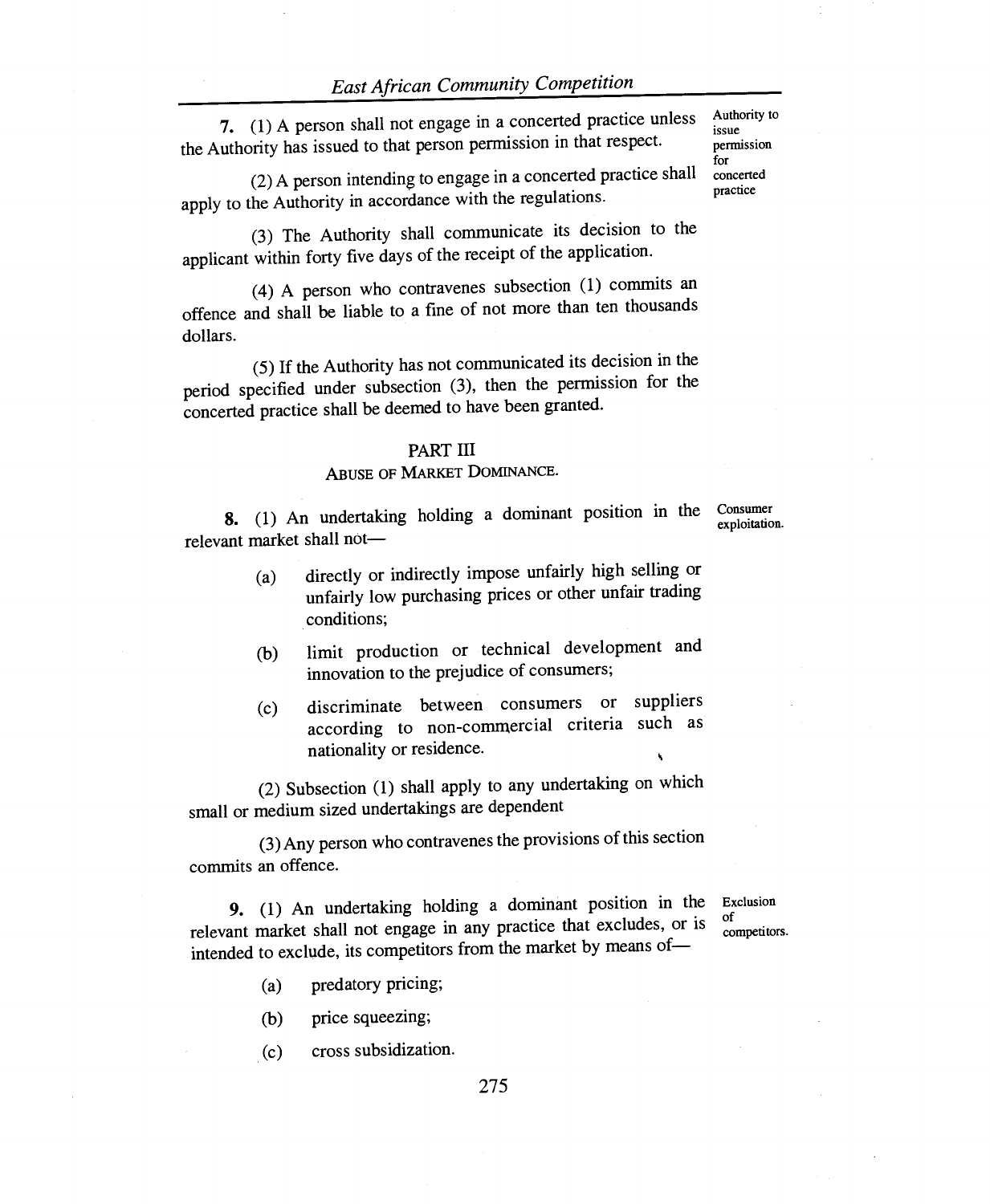(2) An undertaking holding a dominant position in the relevant market shall not engage in a practice that harms the competitive position of competitors on downstream markets by—

- (a) a refusal to deal;
- (b) a refusal of access to an essential facility;
- (c) tying arrangements;
- (d) unjustifiably discriminating among customers or suppliers.

(3) Subsection (2) shall be applicable to any undertakings of which small or medium sized undertakings are dependent.

(4) Any person contravening the provisions of this section commits an offence.

Vertical distribution agreements.

10. (1) An undertaking holding a dominant position in the relevant market shall not engage in a practice whereby—

- (a) the resale prices or conditions are directly or indirectly fixed;
- (b) customers or competitors are foreclosed from access to sources of supply or from access to outlets;
- (c) movement of goods or services between different geographical areas are restricted;
- (d) an intellectual property right is used in any way that goes beyond the limits of its legal protection.

(2) Any person who contravenes this section commits an offence.

#### PART IV

## MERGERS AND AGQUISTIONS.

Notification of mergers and acquisitions.

11. (1) A person intending to execute a merger or an acquisition shall notify the Authority of such merger or acquisition.

(2) The notification referred to in subsection (1) shall be made promptly upon the conclusion of the agreement in respect of the merger or acquisition.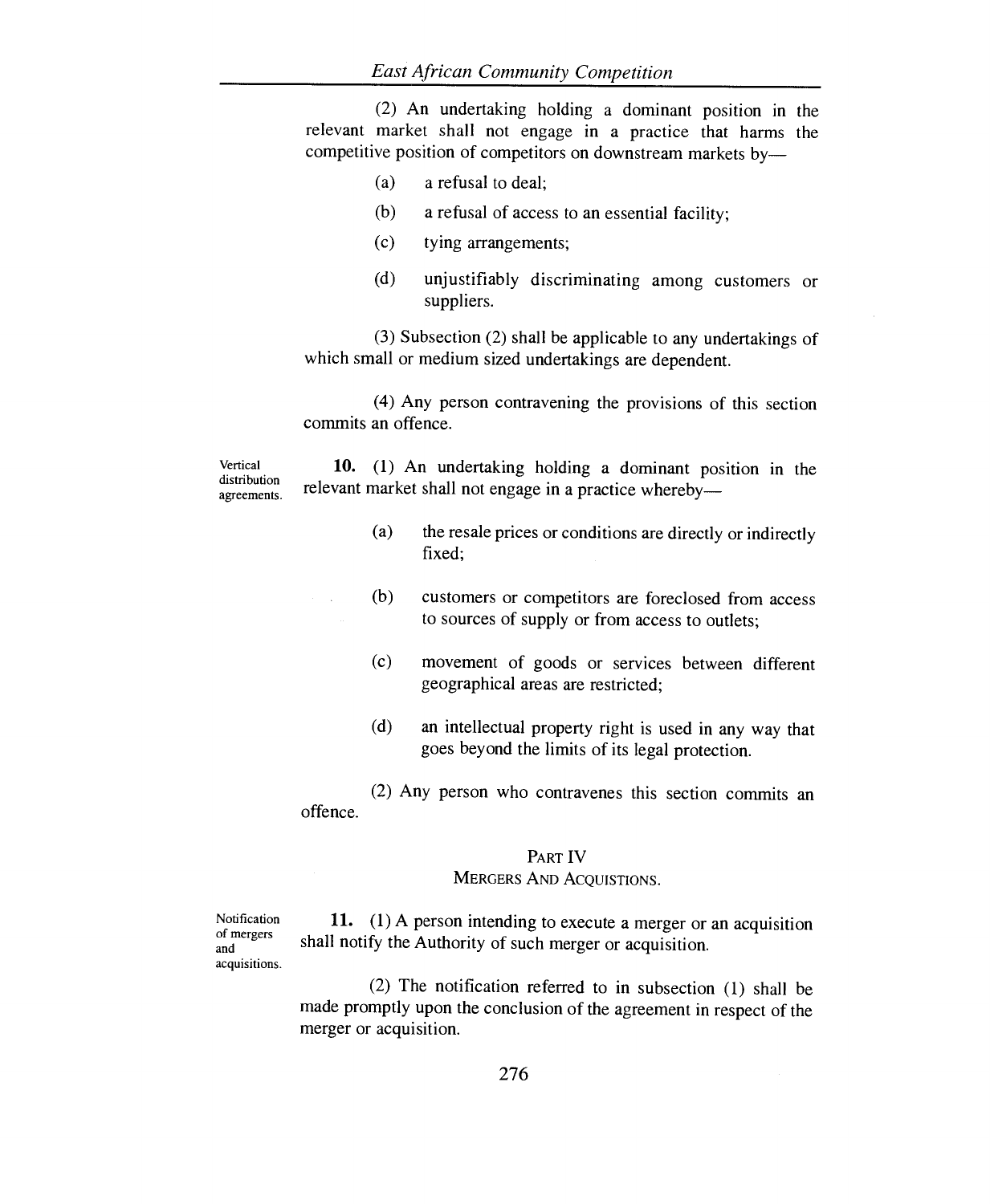(3) The notification referred to in subsection (1) shall be made by the undertaking acquiring control through the merger or acquisition coming into effect of mergers and acquisitions.

**12. (1)** A merger or acquisition referred to in section 11 shall not come into effect before its notification to the Authority and the Authority has given its approval of the proposed merger or acquisition.

(2) The Authority shall notify the person concerned under subsection (1) of its decision within forty five days.

(3) If the Authority has not communicated its decision within the period referred to under subsection (2), the merger or acquisition may be implemented.

(4)Any transaction carried out in contravention of subsection (1) shall be void.

(5) Any person who contravenes sub-section (1) commits an offence

**13.** (1) A merger or acquisition shall not be approved by the Authority if that merger or acquisition leads to the creation, or strengthening of an already subsisting dominant position, and thereby substantially lessening competition in the relevant market.

Anticompetitive mergers and acquisitions.

(2) In determining whether a merger or acquisition may lead to the creation or the strengthening of a dominant position in the relevant market and thereby substantially lessening competition in the relevant market, the Authority shall take into account all relevant competitive factors, and in particular shall consider—

- (a) the competitive structure of all markets affected by the merger or acquisition, including the potential competition from both inside and outside the Community in light of legal or other barriers to entry;
- (b) the undertakings in the markets affected, their control of essential facilities, their integration in upstream and downstream markets, and their financial resources;
- (c) the competitors and the alternatives available to suppliers and consumers;
- (d) any pro-competitive effects of the merger or acquisition which may outweigh the harmful effects on competition.

Coming into effect of mergers and acquisitions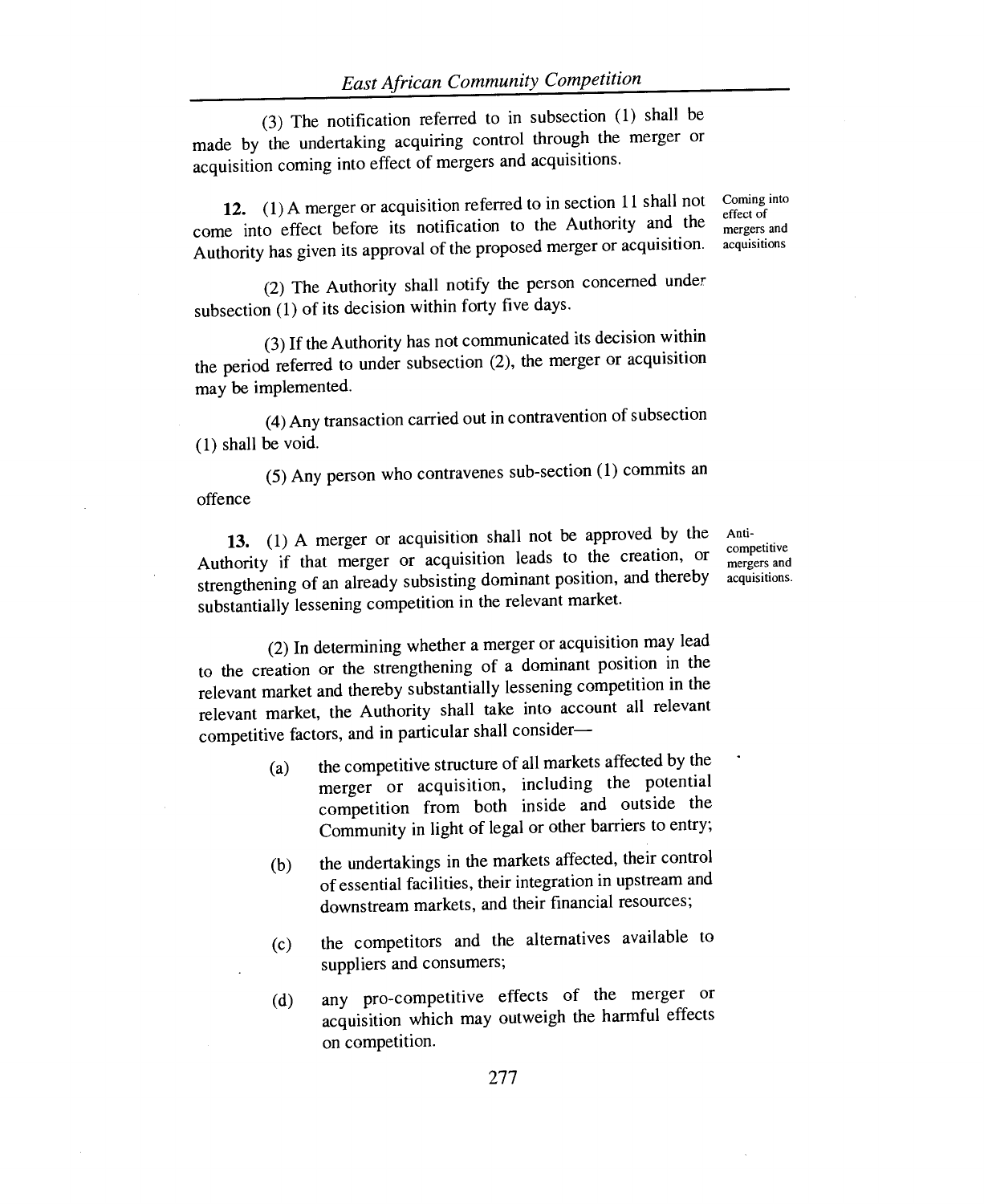(3) Where the Authority objects to a merger or an acquisition the Council may, upon appeal by the undertaking or undertakings concerned, approve the merger or acquisition.

(4) The Council may approve a merger or acquisition under subsection (3) only if the Council is satisfied that the merger or acquisition is to fulfill an overriding public interest.

#### PART V

#### PARTNER STATE SUBSIDIES.

14. A Partner State may, subject to this Act, grant subsidy to any undertaking if it is of the opinion that it is in the public interest do so.

15. (1) A Partner State shall, before granting any subsidy, notify the Authority.

(2) Where the Authority considers that the subsidy falls within section 16 or does not fall within Section 17, the Authority shall communicate its decision to the Partner State.

(3) If the Partner State is dissatisfied with the decision of the Authority, it may refer the matter to the Court.

(4) Upon determination by the Court that the subsidy is illegal, a Partner State shall recover the subsidy from its recipient.

Exemptions.

Prohibition of discrimination.

16. (1) Subject to section 17, a Partner State shall not grant any subsidy which distorts or threatens to distort competition in the Community.

(2) Without prejudice to the generally of subsection (1), a Partner State shall not grant—

- (a) any subsidy for the promotion of exports or imports between the Partner States;
- (b) any subsidy which is granted on the basis of the nationality or residence of persons or country of origin of goods or service.
- 17. (1) Section 16 shall not apply to subsidies granted—
	- (a) to consumers of certain categories of products or services, to promote socials services;
	- (b) for the development of small and medium-sized enterprises;

State may grant subsidy. Notification and determination procedure.

Partner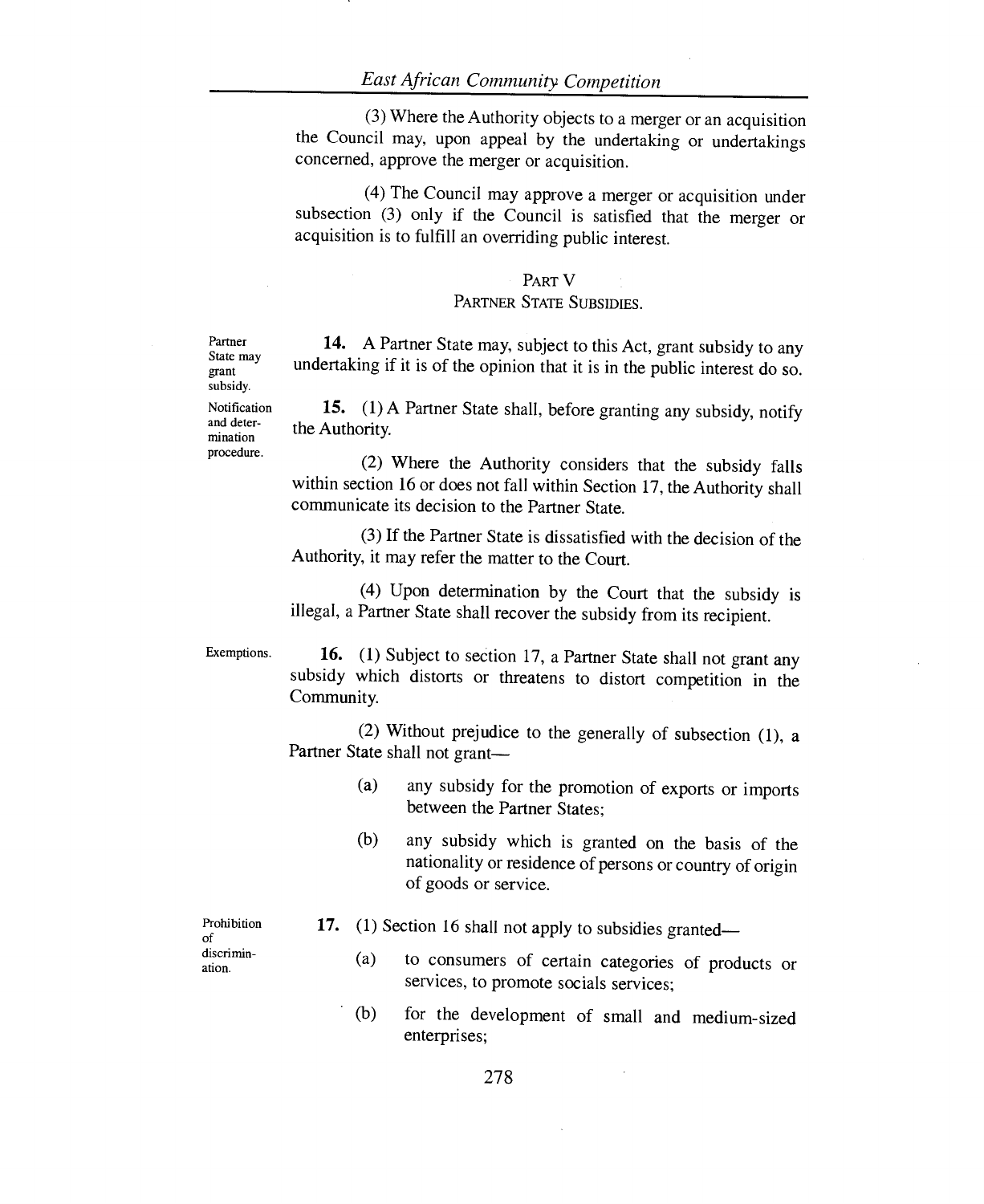### *East African Community Competition*

| (c) | for the restructuring, rationalizing and modernizing of |
|-----|---------------------------------------------------------|
|     | specific sectors of the economy;                        |

- (d) for less developed regions;
- (e) for research and development;
- $(f)$  for the financing of a public sector;
- (g) for the promotion and protection of food security;
- (h) for the protection of the environment;
- (i) for the education and training of personnel;
- (j) for the conservation of the cultural heritage;
- (k) for the compensation of damages caused by natural disasters or by macroeconomic disturbances.

(2) The Council may, on the recommendation of the Authority, exempt other categories of subsidies.

(3) In granting any exemption under this section, the Council shall take into account—

- (a) the materiality of the subsidy for the achievement of its objective;
- (b) the compatibility of the subsidy with the objectives of the Community, including the opening of Partner States' markets; and
- (c) the establishment of a competitive environment in the Community.

(4) The Council shall determine the duration of every exemption of subsidy granted under this section.

### PART VI

#### PUBLIC PROCUREMENT.

procedures.

18. (1) The Partner States including all its organs and institutions Tendering and any public authority in the Partner States shall with respect to any law, regulations, procedures or practice regarding public procurement, extend non-discriminatory treatment to all suppliers and to all products or services originating from or affiliated with other Partner States.

(2) Technical specifications laying down the characteristics of the products or services to be produced shall not be prepared, adopted or applied with a view to, or with the effect of, creating obstacles to trade between Partner States.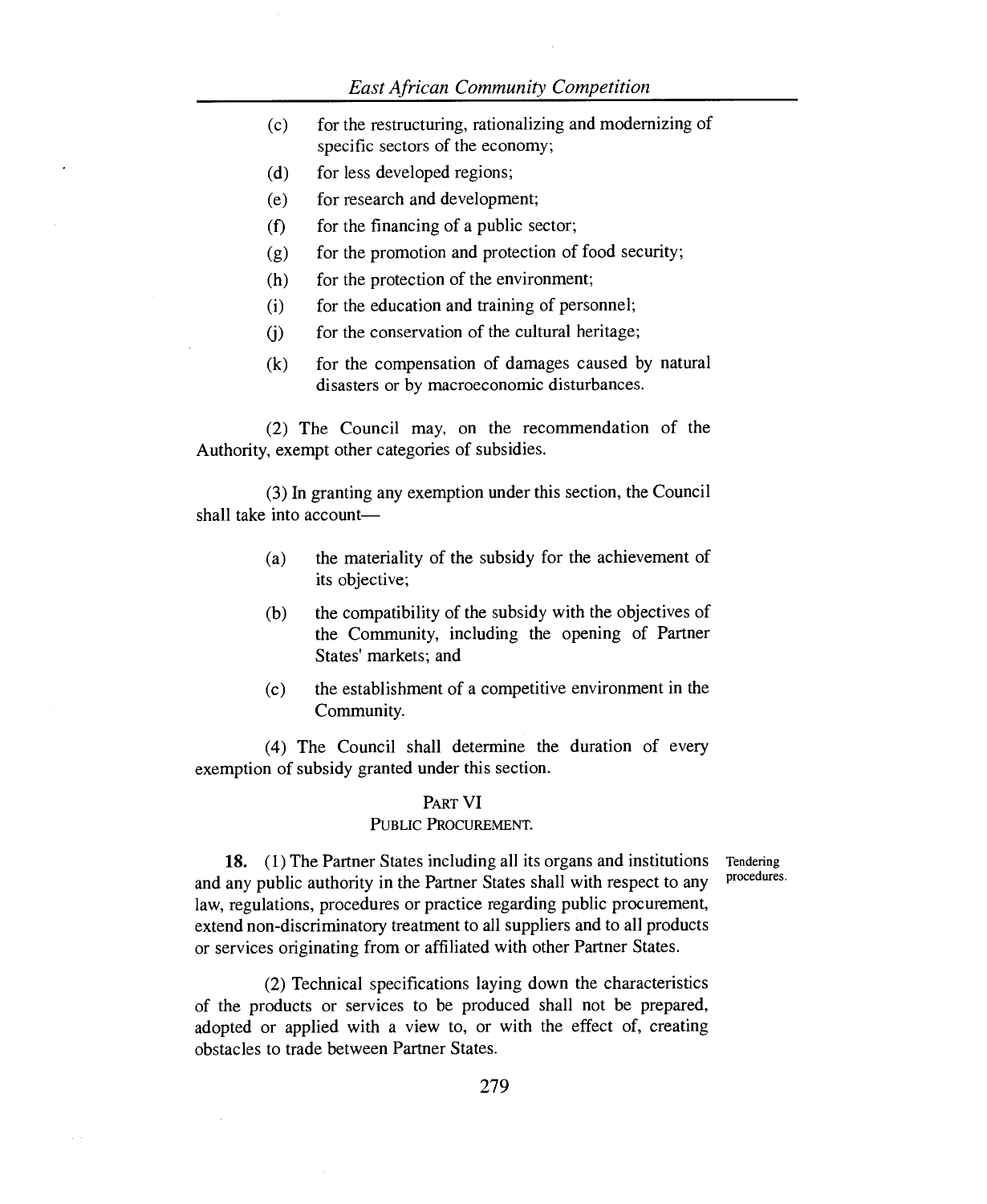Awarding of Tenders.

19. (1) A Partner State or the Community shall apply transparent, accessible and non-discriminatory tendering procedures.

(2) Tenders shall be awarded on the basis of the criteria and requirements in the tender notice or documentation and in accordance with the Partner States' or the Community's legislation.

Aggrieved bidder may lodge complaint with Authority.

20. (1) A bidder aggrieved by any tendering procedure may lodge a complaint against that process to the Authority.

(2) Upon receipt of a complain regarding any tendering procedure the Authority may evaluate the compatibility of any tendering procedure with sections 18 and 19 of this Act.

(3) The Authority shall inform the Community and the Partner state concerned of its findings together with any recommendations regarding any improvements to the procedure, to make it compatible with sections 18 and 19 of this Act.

#### PART VII

#### ENFORCEMENT PROCEDURE.

application prohibitions. 21. (1) Upon application by an interested party or by a Partner State the Authority may at any time certify that there are no grounds for applying the prohibitions provided for under this Act.

> (2) The Authority may at any time carry out investigations where it is of the opinion that the facts upon which it made the decision referred to in subsection (1) are false or inaccurate.

Prevention of violation of the Act.

Non

of

22. Where the Authority is of the opinion that there is sufficient reason to believe that this Act has been or is about to be violated, it may after informing the parties or the Partner State involved, take the necessary measures to prevent or rectify such violation.

Authority to obtain information.

23. (1) A Partner State or an undertaking shall provide such information as the Authority may request.

(2) Where a request by the Authority under subsection (1) is not complied with within the time specified in the request, the Authority may require that the information be availed within such further period as the Authority may specify.

(3) Where a Partner State fails to comply with the request by the Authority under subsection (2), the Authority shall refer the matter to the Council.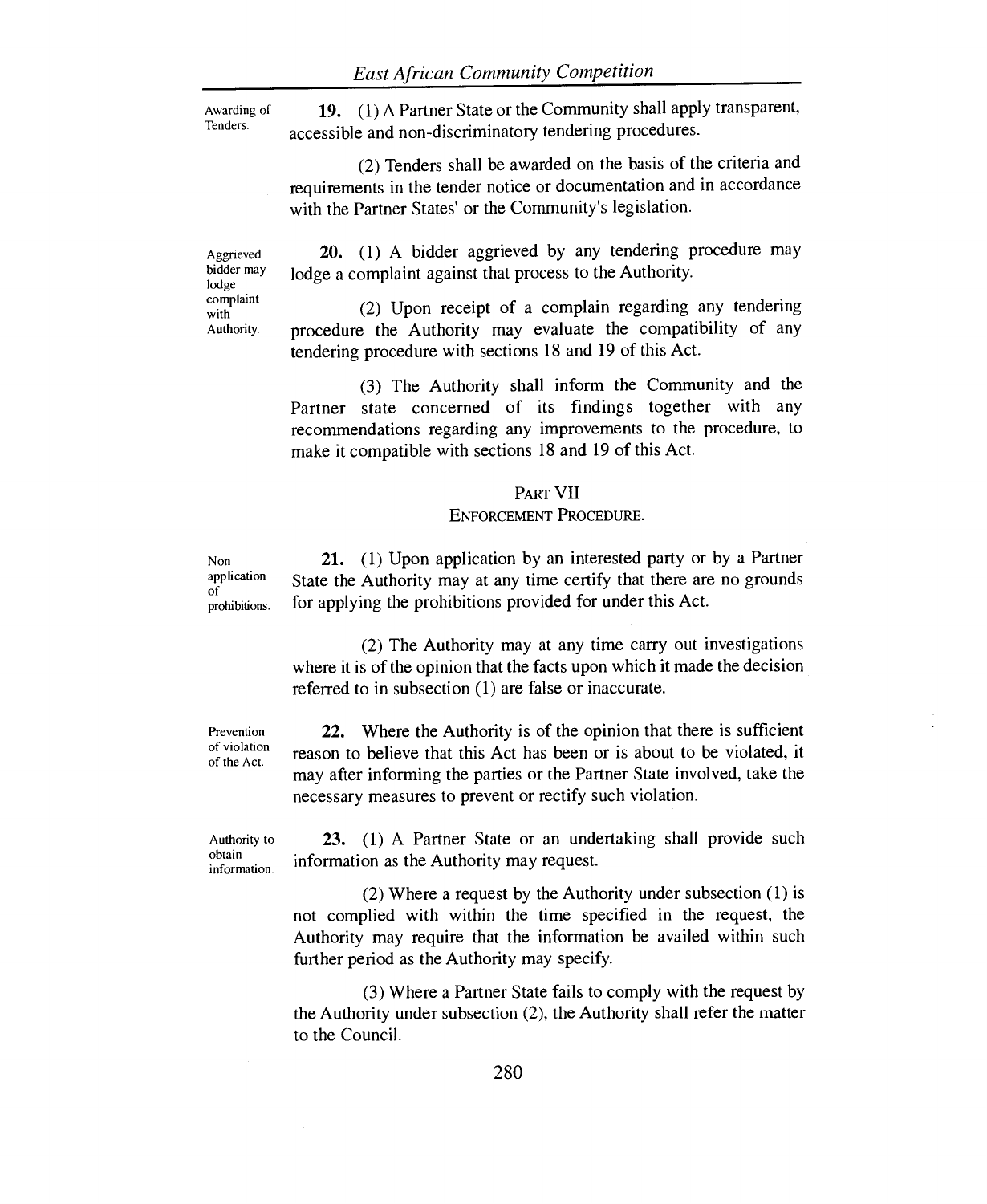24. (1) Any Partner State or person may file a complaint with the Authority against a Partner State or any person for a breach of the provisions of this Act.

(2) A Partner State or person dissatisfied with the decision of the Authority under subsection (1) may appeal to the Court.

25. (1) The Authority, its employees or agents shall not disclose Confidentany information acquired in the course of performing their functions documents under this Act. etc.

(2) Any employee or agent of the Community who contravenes this section commits an offence and shall be liable to a fine of not more than ten thousand dollars or to imprisonment for a term of not more than six months or both.

26. (1) Any contract or agreement in violation of this Act shall be void.

(2) Where a merger or acquisition has been implemented contrary to the provisions of this Act, the Authority shall order its divestiture.

27. Any decision of the Authority shall be published in the Publication. Gazette.

#### PART **VIII**

#### CONSUMER WELFARE.

28. An undertaking shall not, in connection with the supply or possible supply of goods or services or in connection with the promotion of goods or services—

- (a) falsely represent that goods are of a particular standard quality, value, grade, composition, style or model or has a particular history or particular previous use;
- (b) falsely represent that services are of a particular standard quality, value or grade;
- (c) falsely represent that goods are new;
- (d) falsely represent that a particular person has agreed to a particular goods or services;
- (e) falsely represent that goods or services have sponsor approval, performance characteristics, accessories, benefits;

False representations.

iality of

Remedies and sanctions.

Complaints.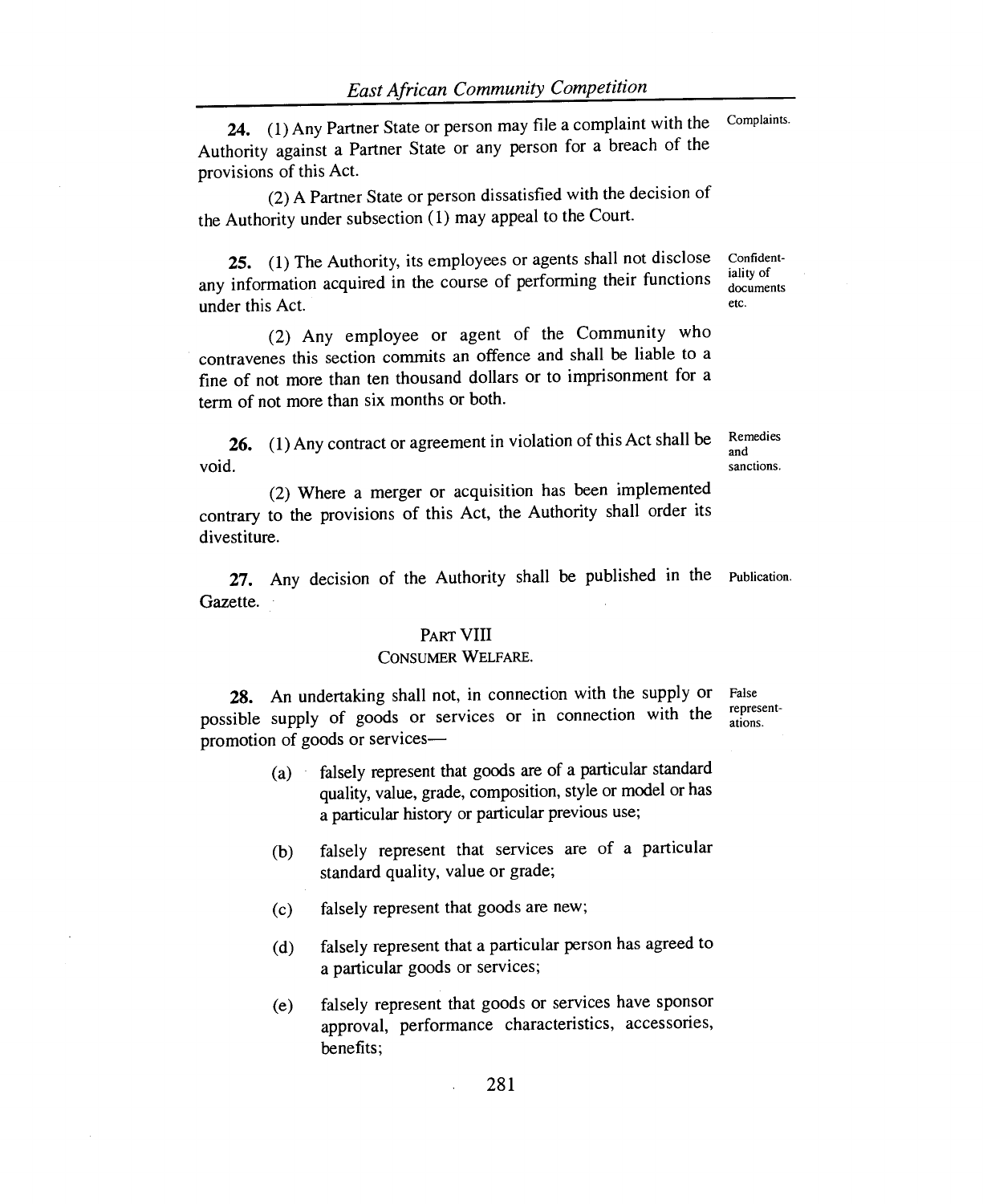- (f) falsely represent that the person has a sponsorship, approval, or affiliation;
- (g) make a false representation with respect to the price of goods or services;
- (h) make a false representation concerning the availability of facilities for the repair of goods or of spare parts for goods;
- (i) make a false representation concerning the place of origin of goods;
- (j) make a false representation concerning the need for goods or services; or
- (k) make a false representation concerning the existent exclusion or effect of any condition, warranty, guarantee, right or remedy.

Unconscionable conduct in consumer transactions.

**29.** (1) An undertaking shall not, in connection with the supply, possible supply of goods or services to a person, engage in conduct that is, in all the circumstances, unconscionable.

(2) Without limiting the matters to which the Authority may have regard for the purpose of determining whether a person has contravened subsection (1) in connection with the supply or possible supply of goods or services to a person, the Authority may have regard to—

- (a) the relative strengths of the bargaining positions of the undertaking and the consumer;
- (b) whether, as a result of conduct engaged in by the undertaking, the consumer was required to comply with conditions that were not reasonably necessary for the protection of the legitimate interests of the undertaking;
- (c) whether the consumer was able to understand any documents relating to the supply or possible supply of the goods or services;
- (d) whether any undue influence or pressure was exerted on, or any unfair tactics were used against, the consumer or a person acting on behalf of the consumer in relation to the supply or possible supply of the goods or services; and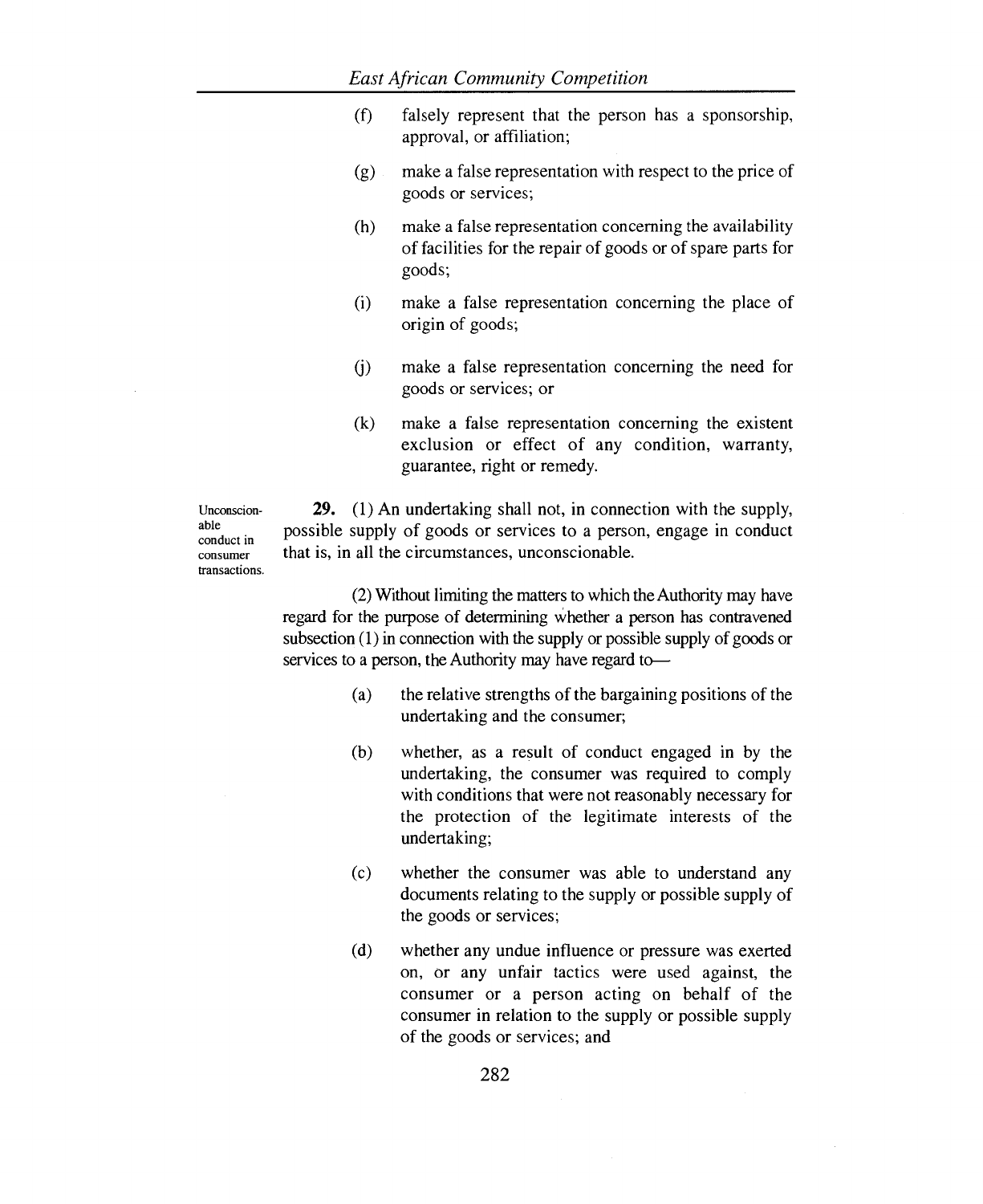(e) the price at which, and the circumstances under which the consumer could have acquired identical or equivalent goods or services from another suppliei.

(3) An undertaking shall not be taken for the purposes of this section to engage in conscionable conduct in connection with the supply or possible supply of goods or services to a person by reason only that the person institutes legal proceedings in relation to that supply or possible supply to arbitration.

(4) For the purpose of determining whether an undertaking has contravened subsection (1) in connection with the supply or possible supply of goods or services to a person—

- (a) the Authority shall not have regard to any circumstances that were not reasonably foreseeable at the time of the alleged contravention; and
- (b) the Authority may have regard to conduct engaged in or circumstances existing before the commencement of this Act.

(5) A reference in this section to goods or services is a reference to goods or services of a kind ordinarily acquired for personal, domestic or household use.

(6) A reference in this section to the supply or possible supply of goods does not include a reference to the supply or possible supply of goods for the purpose of re-supply or for the purpose of using them up or transforming them in trade or commerce.

**30.** (1) The Authority shall publish, in at least two newspapers of national circulation in each of the Partner States, a notice containing one or both of the following—

Authority to publish dangerous goods etc.

- (a) a statement that goods of a kind specified in the notice are under investigation to determine whether the goods may be injurious to public health;
- (b) a statement of possible risks involved in the use of goods of a kind specified in the notice.

(2) Where the investigation referred to in subsection (1) has been completed, the Authority shall as soon as practicable, in a notice published in at least two newspapers of national circulation in each of the Partner States announce the results of the investigation.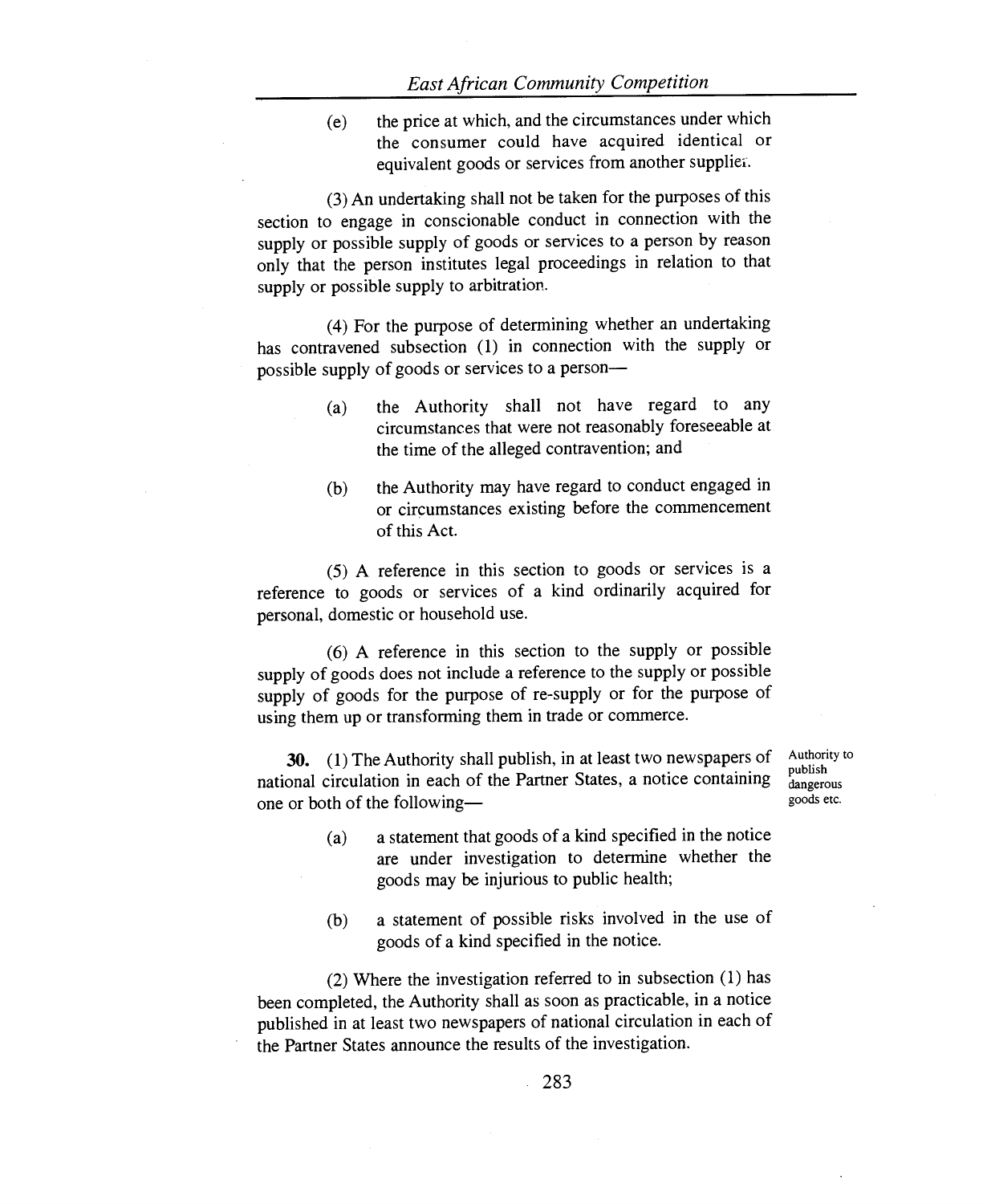(3) The notice referred to in subsection (2) shall state what action if any, is proposed to be taken in relation to the goods.

(4) The Council may issue a notice of ban on any goods specified in the notice.

Product safety standards and unsafe goods.

31. (1) An undertaking shall not supply goods that are intended to be used, or are of a kind likely to be used by a consumer, if the goods are of a kind—

- (a) in respect of which there is a prescribed consumer product safety standard, which do not comply with that standard;
- (b) in respect of which thee is in force a notice under this section declaring the goods to be unsafe goods; or
- (c) in respect of which there is in force a notice under any other law imposing a ban on the goods.

(2) An undertaking shall not export goods, the supply in the Community of which is prohibited by subsection (1), unless the Council has approved the export of those goods.

(3) An undertaking intending to export goods under this section shall apply to the Council.

(4) A person who suffers damage by reason of a contravention of this section by an undertaking shall be deemed to have suffered the loss or damage by the supplying of the goods.

32. (1) An undertaking shall not supply goods that are intended to be used, or are of a kind likely to be used, by a consumer, being goods of a kind in respect of which a consumer product information standard has been prescribed unless the person has complied with the consumer product information standard in relation to those goods.

(2) The Council may, by regulations prescribed, in respect of goods of a particular kind, a consumer product information standard consisting of requirements relating to—

> (a) the disclosure of information relating to the performance, composition, contents, methods of manufacture or processing, design, construction, finish or packaging of the goods; and

standards.

Product information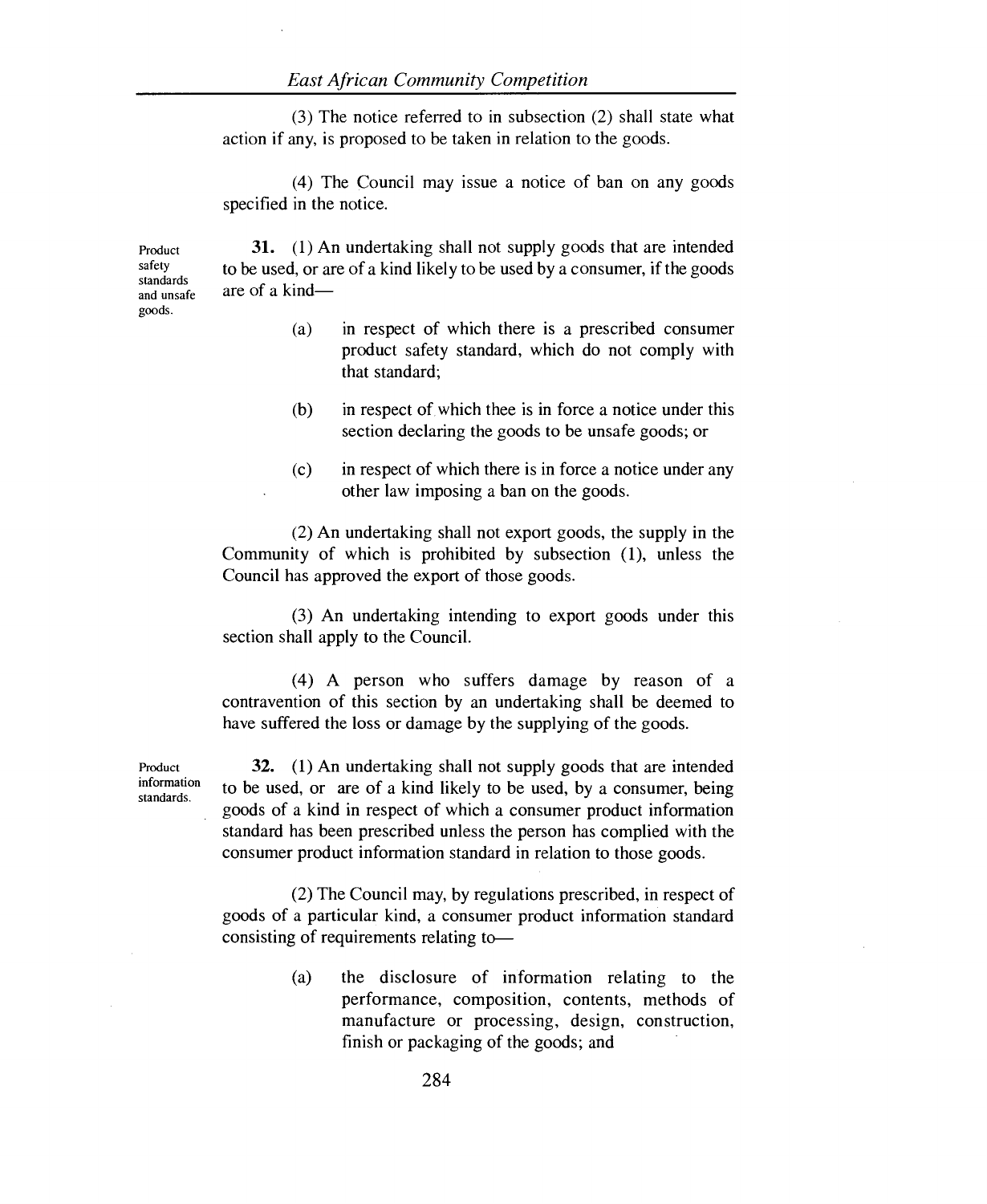(b) the form and manner in which that information is to be disclosed on or with the goods; as are reasonably necessary to give persons using the goods information as to the quantity, quality, nature or value of the goods.

(3) A person who suffers damage by reason of a contravention of this section by an undertaking shall be deemed for the purpose of this Act to have suffered the loss or damage by the supplying of the goods.

(4) Any person who contravenes any provision of this Part, without prejudice to any civil action that may lie, commits an offence and shall be liable to a fine not exceeding ten thousand dollars.

**33.** (1) The Authority shall take the action set out in subsection  $(2)$ , where—

Compulsory product recall.

- (a) a person supplies goods that are intended to be used, or are of a kind likely to be used, by a consumer; and
- (b) it appears to the Authority that the goods are of a kind—
	- (i) which may cause injury to any person; or
	- (ii) in respect of which there is a prescribed consumer product safety standard and the goods do not comply with that standard; or
	- (iii) in relation to which there is in force a notice under section  $31(1)(c)$  and
- (c) it appears to the Authority that the undertaking has not taken satisfactory action to prevent the goods from causing injury to any person.

(2) Where the Authority is of the view that subsection (1) applies, it shall require the undertaking concerned to do one or more of the following—

> (a) recall the goods within such period as the Authority may specify;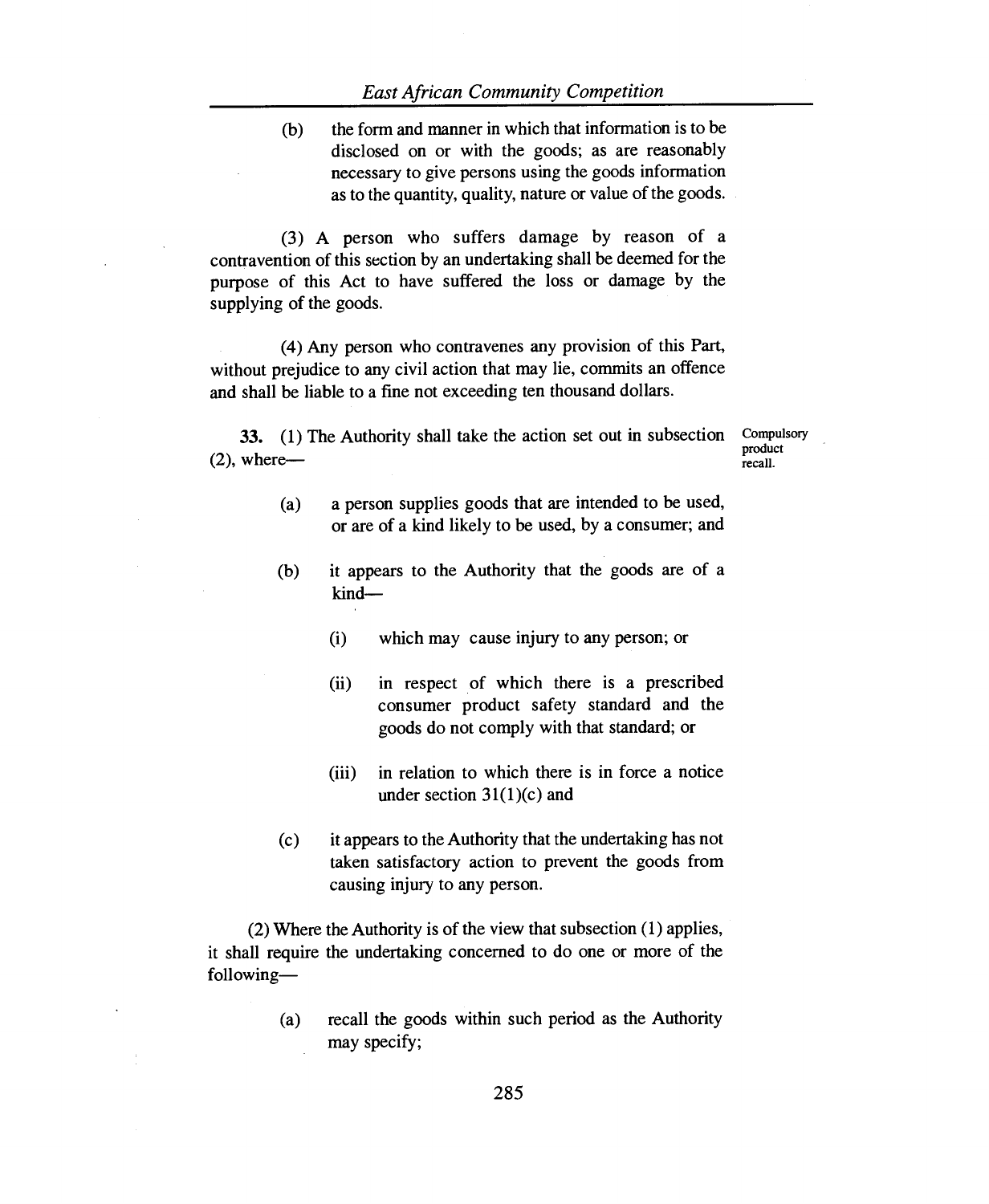- (b) disclose to the public, or to such category of persons as may be specified, one or more of the following-
	- (i) the nature of defect in, or dangerous characteristic of, the goods in question;
	- (ii) the circumstances under which the use of the goods is dangerous; or
	- (iii) procedures for disposing of the goods in question;
- (c) inform the public, or category of persons, within such period as the Authority may specify, that the undertaking undertakes to do the following as may be appropriate-
	- (i) except where the notice identifies a dangerous characteristic of the goods, repair the goods;
	- (ii) replace the goods;
	- (iii) make a refund to any person to whom the goods were supplied the price at which the goods were sold.

#### **34.** (1) Where-

- (a) an undertaking supplies goods manufactured by that undertaking to another person who acquires the goods for re-supply;
- (b) a person (whether or not the person who acquired the goods from the undertaking) supplies the goods (otherwise than by way of sale by auction) to a consumer;
- (c) the goods are acquired by the consumer for a particular purpose that was expressly or by implication, made known to the undertaking, either directly, or through the person from whom the consumer acquired the goods or a person by whom any prior negotiations in connection with acquisition of the goods were conducted;
- (d) the goods are not reasonably fit for that purpose, whether or not that is a purpose for which such goods are commonly supplied; and

Liability in respect of unsuitable goods.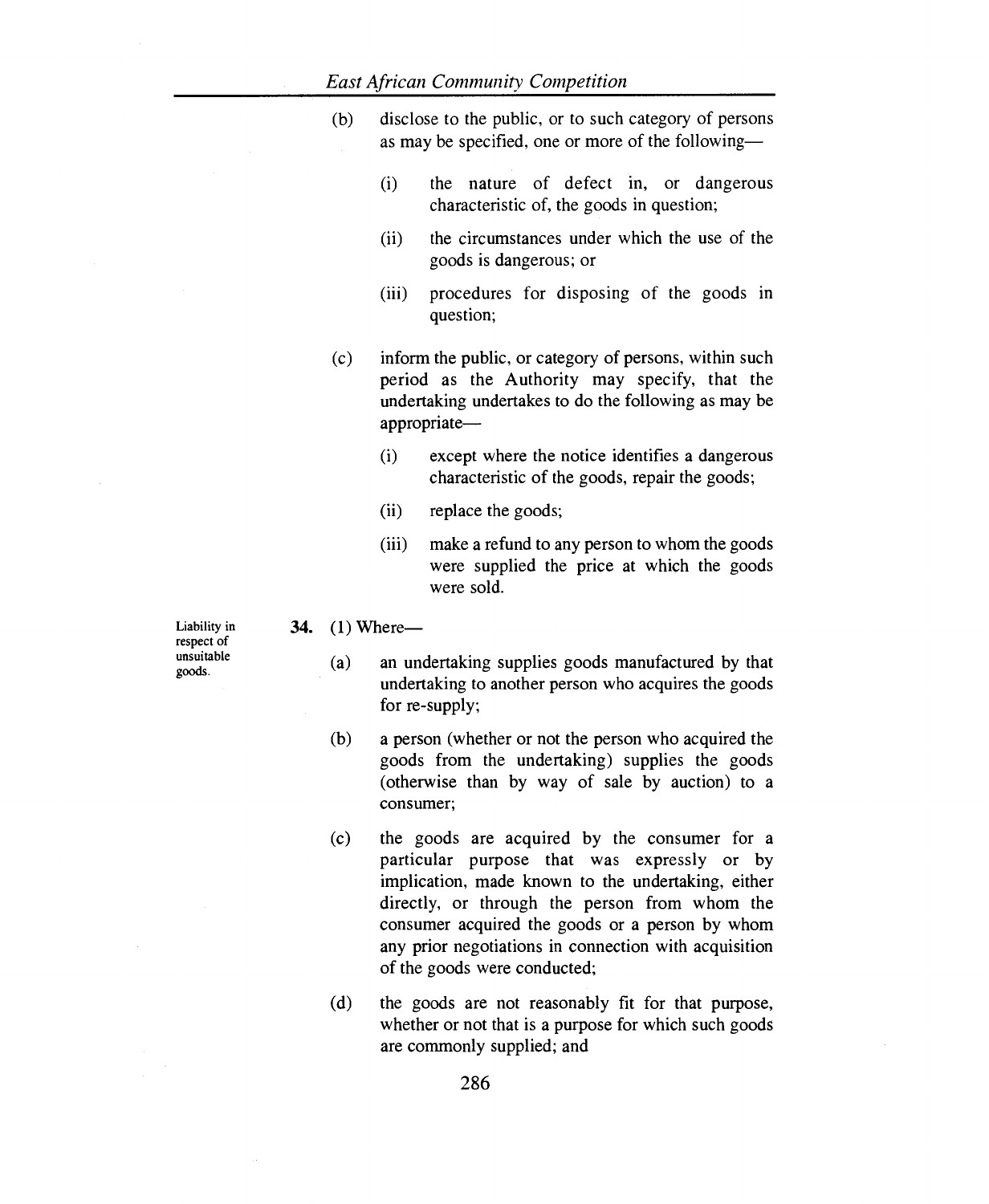(e) the consumer or a person who acquires the goods from, or derives a title to the goods through or under, the consumer suffers loss or damage by reason that the goods are not reasonably fit for that purpose;

the undertaking shall be liable to compensate the consumer or that other person for the loss or damage and the consumer or that other person may recover the amount of the compensation by action against the undertaking in a court of competent jurisdiction.

(2) Subsection (1) does not apply—

- (a) if the goods are not reasonably fit for the purpose referred to in subsection (1) by reason not being an act or default of the undertaking;
- (b) where the circumstances show that the consumer did not rely, or that it was unreasonable for the consumer to rely on the skill or judgment of the undertaking.

35. Where an undertaking supplies goods manufactured by it and the goods have a defect which occasions injury or loss, then the undertaking shall be liable to compensate the individual for the loss suffered.

36. (1) Where a person who wishes to institute action does not know the manufacturer of the goods in question, the person may serve on the supplier of the goods a written request for the particulars relating to the manufacturer of the goods.

(2) Where the supplier has not given to the person requesting information under subsection (1), the information requested within thirty days, the person who supplied the goods shall be presumed to be the manufacturer thereof.

#### PART IX

#### THE EAST AFRICAN COMMUNITY COMPETITION AUTHORITY.

37. (1) There is hereby established the East African Community Competition Authority. Authority.

(2) The Authority shall operate on an *ad hoc* basis for an initial and transitional period of not more than five years.

**38.** (1) The Authority shall consist of three Commissioners, one Members of Commissioner from each Partner State.

Liability for defective goods causing injury or loss.

Unidentified manufacturer.

Establishment of the

Authority.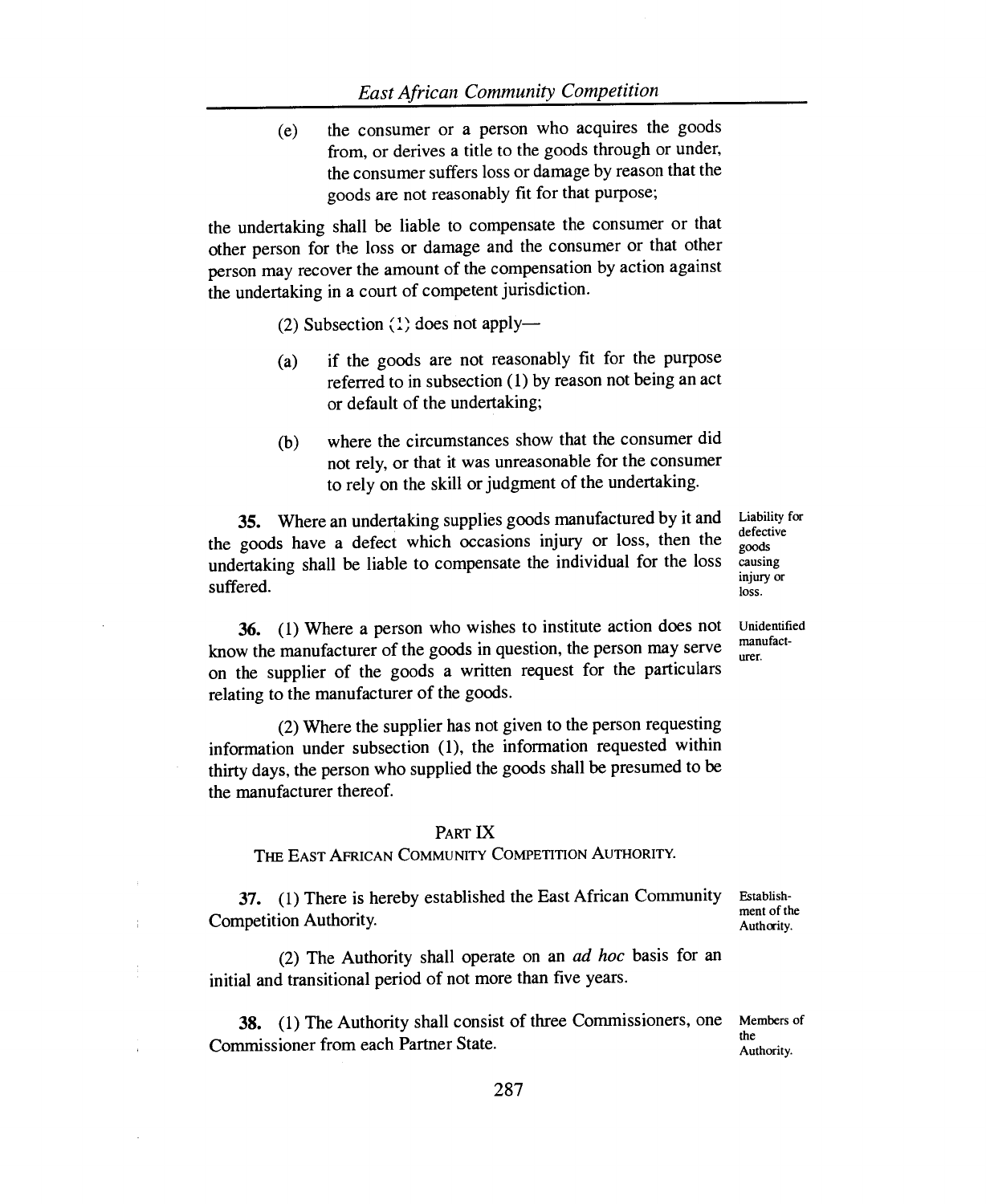(2) The Commissioners shall be appointed by the Council on the recommendations of the Partner States.

(3) Each Commissioner shall serve for a term of four years and shall be eligible for appointment for a further term of four years.

(4) The Commissioners shall, on a rotational basis, appoint from among themselves a chairperson who shall serve for one year.

(5) A person shall be qualified for appointment to the Authority as Commissioner if that person is a holder of an advanced degree in a field pertinent to trade and competition and has at least ten years experiences in the relevant area.

(6) The Commissioner shall be paid such remuneration as the Council may determine.

Vacation of office by member of the Authority.

**39. (1)** A Commissioner may resign from his or her position by giving three months written notice of resignation to the Council. The Council shall, before the expiry of the said period of three months, fill such vacancy.

(2) The Council may remove a Commissioner, including the Chairperson from office at any time if—

- (a) the Commissioner is declared bankrupt, takes the benefit of any law for the relief of insolvent debtors or assign the Commissioner's remuneration for the benefit of creditors;
- (b) the Commissioner is convicted of a criminal offence;
- (c) the Council decides that the Commissioner is guilty of gross misconduct or is incapable of carrying out the Commissioner's duties because of ill health or physical or mental impairment;
- (d) the Commissioner fails to attend three consecutive meetings or at least two thirds of all meetings of the Authority in any period of twelve consecutive months;
- (e) the Commissioner has committed a material breach of a code of conduct to which the Authority is subject or a material breach of the provisions of this Act.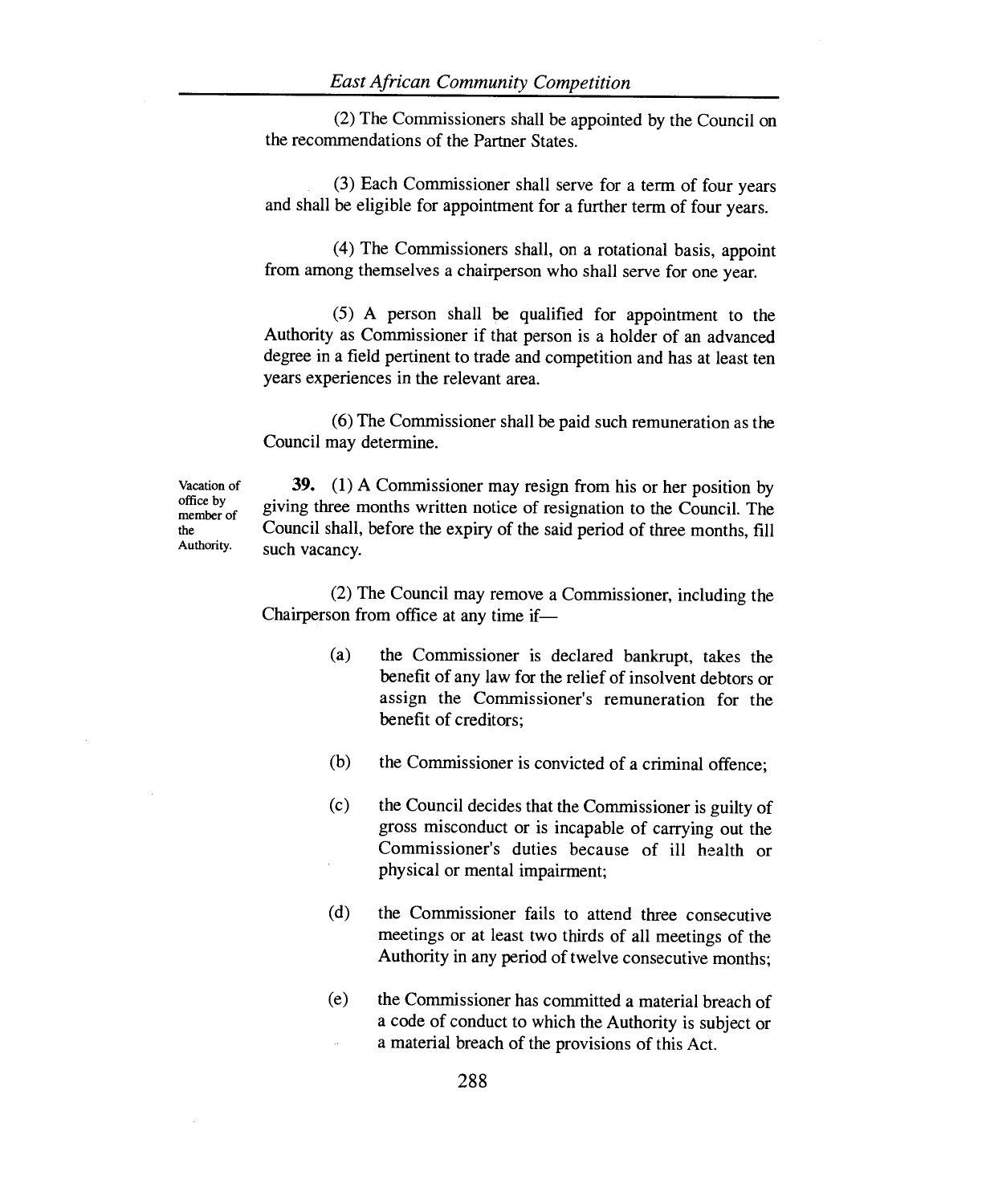**40.** The Authority shall prescribe rules for the conduct of its affairs.

Rules of procedure of the Authority.

**41.** (1) There shall be a Registrar of the Authority.

Registrar.

(2) The Registrar shall be appointed by the Council.

(3) The terms and conditions of service of the Registrar shall be determined by the Council.

(4) The Registrar shall hold an advanced degree in a field pertinent to trade and competition and possess such professional experience as the Council may specify.

(5) The Registrar shall resign from any post or activity that is incompatible with the performance of this duties and he or she must refrain form accepting any gift, payment or anything of value form any interested party.

(6) The registrar may, on three months written notice resign from his or her position. The Council shall before the expiry of the said period of three months fill the vacancy.

(7) The Registrar shall not be removed from office except by the Council, for gross misconduct in the course of performing his or her duties or for inability to perform the functions of his or her office due to infirmity of body or mind.

(8) The Council shall employ such other staff as may be required to enable the Authority to perform its functions.

**42.** (1) The Authority shall have all powers, express and implied necessary for and conducive to the implementation and enforcement of the East African Community Competition Act. the

Powers of Authority.

(2) In the performance of its functions under this Act, the Authority shall have powers to—

- (a) gather information;
- (b) investigate and to compel evidence, including the search and seizure of documents;
- (c) hold hearings;

(d) issue legally binding decisions;

- (e) impose sanctions and remedies;
- (f) refer matters to the Court for adjudication;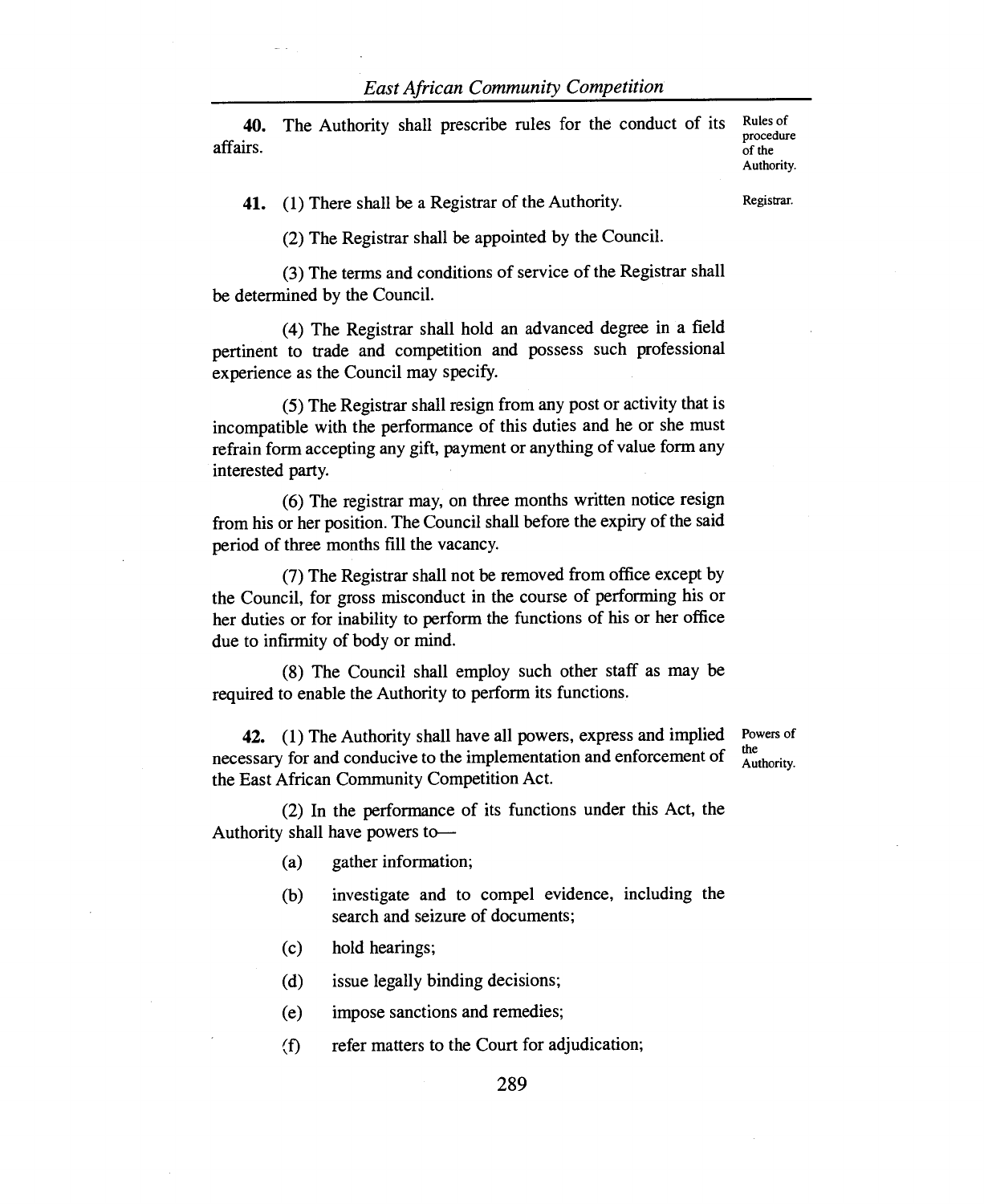- (g) recommend to the Council to make regulations;
- (h) develop appropriate procedures for public sensitization, consultation and participation;
- (i) develop appropriate procedures for consultation and involvement of the East African Community's Sectoral regulatory regimes for purposes of enhancing compatibility with the East African Community Competition Act;
- (j) formulate by-laws for the operation of the Authority;
- (k) collect data, undertake studies and publish reports;
- (h) co-operate with regional and international organizations and with foreign competition authorities.

(2)Any person who willfully fails to comply with an order of the Authority with respect to availing any information or production of any document or appearing before the Authority proceedings commits an offence and shall be liable to a fine not exceeding five thousand dollars or to imprisonment for a term of not more than six months or both.

(3) The Authority shall be authorized to reduce penalties for or grant amnesty to any one that co-operates with the Authority in the enforcement of the East African Community Competition Act by submitting full and correct information.

Implementation of the Competition Act.

43. The Authority and the Partner States shall mutually co-operate in the implementation of the East African Community Competition Act. The Partner States shall support the activities of the Authority.

44. (1) The determination of any violation of this Act is within the exclusive original jurisdiction of the Authority.

(2) Resolutions and decisions of the Authority shall be legally binding upon Partner States's authorities and subordinate courts.

(3) Where a case or legal dispute to be decided by a Partner States's competition authority or court is also pending before the Authority or the Court, the Partner State's competition authority or court shall stay such proceedings until the Authority has made a decision.

(4) Where a case or legal dispute within the scope of application of this Act is not yet under consideration by the Authority, Partner States' authorities or courts shall refer the case or the legal dispute to the Authority.

Jurisdiction of the

Court.